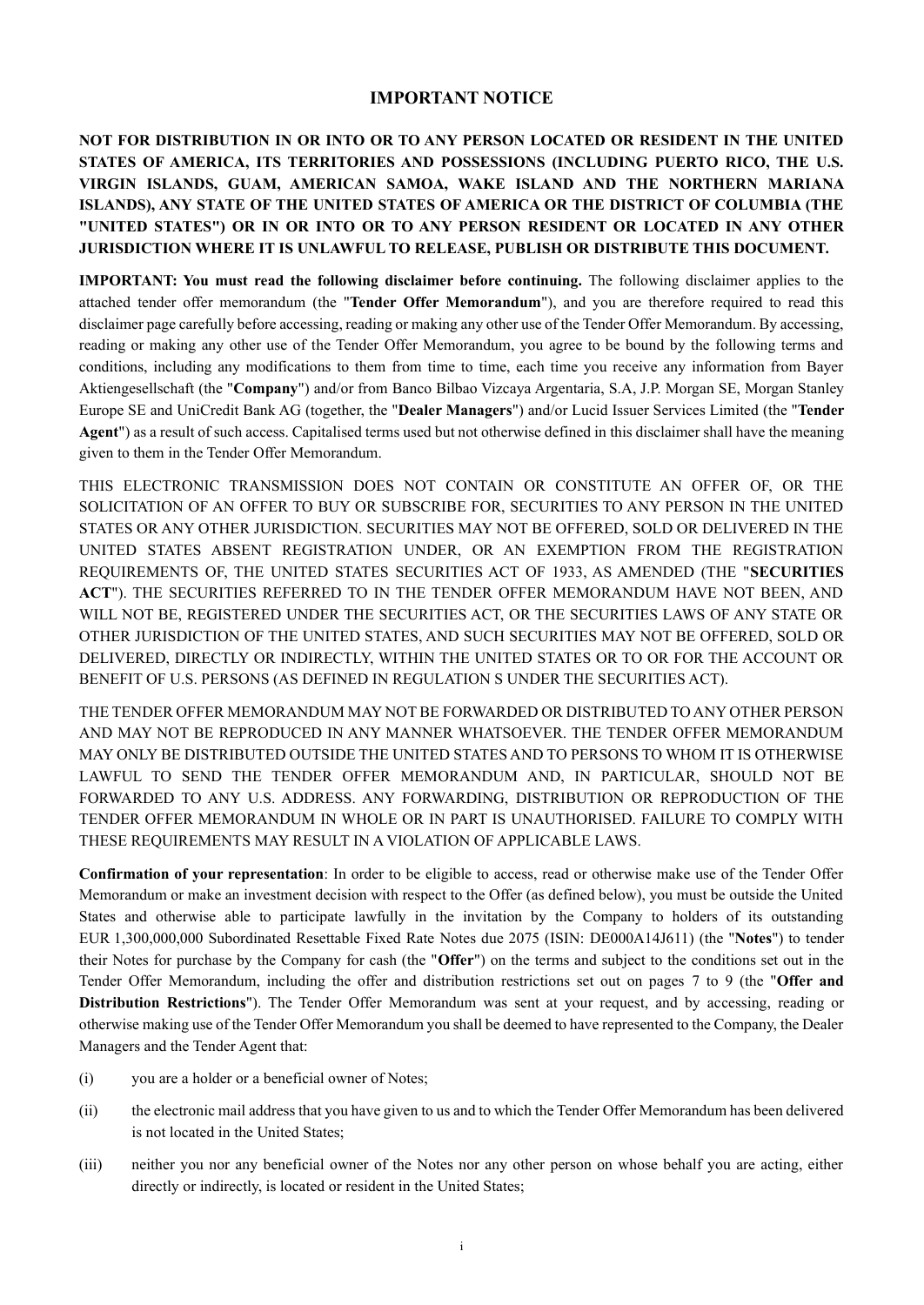- (iv) you have not sent and will not send any copy of the Tender Offer Memorandum and you have not used and will not use, directly or indirectly, the mails of, or a means of communication or other means or instrumentality of commerce or the facilities of a United States securities exchange in relation to the Offer;
- (v) you are otherwise a person to whom it is lawful to send the Tender Offer Memorandum or to make an invitation pursuant to the Offer in accordance with applicable laws, including the Offer and Distribution Restrictions;
- (vi) you are not a Sanctions Restricted Person (as defined in the Tender Offer Memorandum), save that any provision of this paragraph (vi) shall not apply if and to the extent that it is or would be or cause a breach or violation of Section 7 of the German Foreign Trade Ordinance (§ 7 *Außenwirtschaftsverordnung* - AWV) or any provision of Council Regulation (EC) No 2271/96 of 22 November 1996 (the "**EU Blocking Regulation**") or any law or regulation giving effect to and/or imposing penalties in respect of the EU Blocking Regulation and/or Council Regulation (EC) No 2271/96 of 22 November 1996 as it forms part of the laws of the United Kingdom by virtue of the European Union (Withdrawal) Act 2018; and
- (vii) you consent to delivery of the Tender Offer Memorandum by electronic transmission.

The Tender Offer Memorandum has been sent to you in an electronic form. You are reminded that documents transmitted via this medium may be altered or changed during the process of electronic transmission and consequently none of the Company, the Dealer Managers, the Tender Agent or any person who controls, or is a director, officer, employee, agent or affiliate of, any such person accepts any liability or responsibility whatsoever in respect of any difference between the Tender Offer Memorandum distributed to you in electronic format and the hard copy version available to you on request from the Tender Agent.

You are also reminded that the Tender Offer Memorandum has been sent to you on the basis that you are a person into whose possession the Tender Offer Memorandum may be lawfully delivered in accordance with the laws of the jurisdiction in which you are located or resident and you may not, nor are you authorised to, deliver the Tender Offer Memorandum to any other person.

The Tender Offer Memorandum contains important information which should be read carefully before any decision is made with respect to the Offer. If any Noteholder (as defined herein) is in any doubt as to the action it should take, it is recommended to seek its own financial and legal advice, including in respect of any tax consequences, immediately from its broker, bank manager, solicitor, accountant or other independent financial, tax or legal adviser. Any individual or company whose Notes are held on its behalf by a broker, dealer, bank, custodian, trust company or other nominee or intermediary must contact such entity if it wishes to tender such Notes pursuant to the Offer.

Any materials relating to the Offer do not constitute, and may not be used in connection with, any form of offer or solicitation in any place where such offers or solicitations are not permitted by law. If a jurisdiction requires that the Offer be made by a licensed broker or dealer and the Dealer Managers or any of their respective affiliates is such a licensed broker or dealer in that jurisdiction, such Offer shall be deemed to be made by the Dealer Manager or such affiliate, as the case may be, on behalf of the Company in such jurisdiction.

The Tender Offer Memorandum may only be communicated to persons in the United Kingdom in circumstances where section 21(1) of the Financial Services and Markets Act 2000 does not apply.

**Restrictions:** Nothing in this electronic transmission constitutes or contemplates (i) an offer to buy or the solicitation of an offer to sell securities in the United States or any other jurisdiction in which such offer or solicitation would be unlawful or (ii) an offer to sell or the solicitation of an offer to buy securities in the United States or any other jurisdiction. The Offer is subject to offer and distribution restrictions in, amongst other countries, the United States, the United Kingdom, Italy, France and Belgium.

**The distribution of the Tender Offer Memorandum in certain jurisdictions may be restricted by law. Persons into whose possession the Tender Offer Memorandum comes are required by the Company, the Dealer Managers and the Tender Agent to inform themselves about, and to observe, any such restrictions.**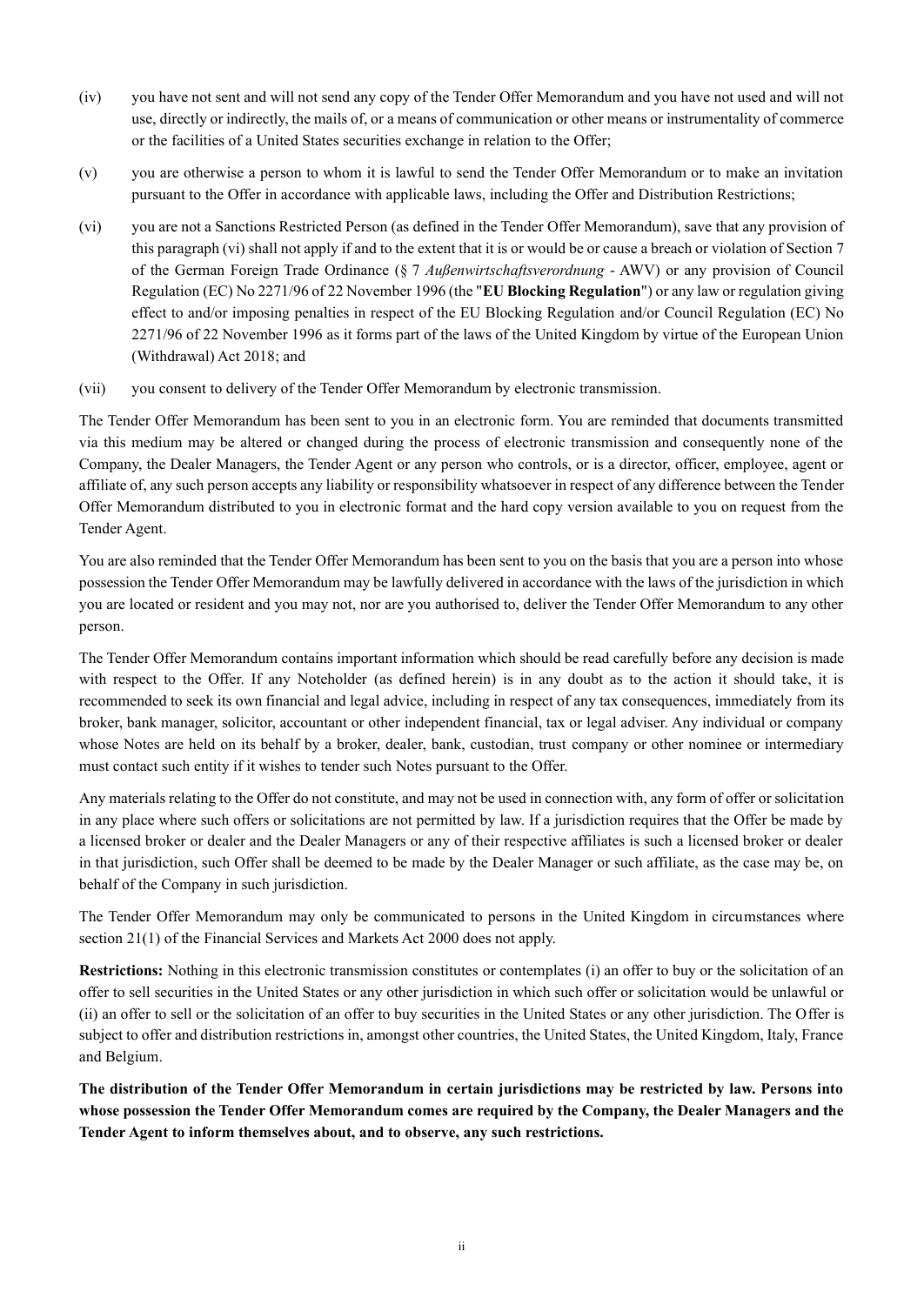**NOT FOR DISTRIBUTION IN OR INTO OR TO ANY PERSON LOCATED OR RESIDENT IN THE UNITED STATES OF AMERICA, ITS TERRITORIES AND POSSESSIONS (INCLUDING PUERTO RICO, THE U.S. VIRGIN ISLANDS, GUAM, AMERICAN SAMOA, WAKE ISLAND AND THE NORTHERN MARIANA ISLANDS), ANY STATE OF THE UNITED STATES OF AMERICA OR THE DISTRICT OF COLUMBIA (THE "UNITED STATES") OR IN OR INTO OR TO ANY PERSON RESIDENT OR LOCATED IN ANY OTHER JURISDICTION WHERE IT IS UNLAWFUL TO RELEASE, PUBLISH OR DISTRIBUTE THIS DOCUMENT.**

### **TENDER OFFER MEMORANDUM DATED 22 MARCH 2022**

**THIS DOCUMENT IS IMPORTANT AND REQUIRES IMMEDIATE ATTENTION.**

**Invitation by**



## **BAYER AKTIENGESELLSCHAFT**

(*Leverkusen, Federal Republic of Germany*) (the "**Company**")

to the holders of its outstanding

## **EUR 1,300,000,000**

## **Subordinated Resettable Fixed Rate Notes due 2075**

(ISIN: DE000A14J611)

(the "**Notes**")

to tender such Notes for purchase by the Company for cash up to the Maximum Acceptance Amount and subject to the satisfaction of the New Financing Condition and the other conditions described in this Tender Offer Memorandum

| <b>Outstanding Principal</b> | Coupon until                          | <b>First call date</b> | <b>Purchase</b>     | <b>Maximum Acceptance Amount</b>                                                                                                                                                                                         |
|------------------------------|---------------------------------------|------------------------|---------------------|--------------------------------------------------------------------------------------------------------------------------------------------------------------------------------------------------------------------------|
| Amount                       | first reset date                      |                        | Price               |                                                                                                                                                                                                                          |
| EUR 1,300,000,000            | $2.375$ per cent. <i>per</i><br>annum | 2 October 2022         | 101.10<br>per cent. | The Offer is limited to such aggregate principal<br>amount of Notes expected to be equal to the<br>principal amount of the New Notes and to be<br>announced as soon as practicable after the<br>pricing of the New Notes |

## **THE OFFER BEGINS ON THE DATE OF THIS TENDER OFFER MEMORANDUM AND WILL EXPIRE AT 5 P.M. (FRANKFURT TIME) ON 29 MARCH 2022, UNLESS EXTENDED, RE-OPENED, AMENDED OR TERMINATED AS PROVIDED IN THIS TENDER OFFER MEMORANDUM.**

## **THE DEADLINES SET BY ANY INTERMEDIARY OR CLEARING SYSTEM WILL BE EARLIER THAN THIS DEADLINE.**

## **TENDER INSTRUCTIONS, ONCE SUBMITTED, MAY NOT BE WITHDRAWN EXCEPT IN THE LIMITED CIRCUMSTANCES OUTLINED IN THIS TENDER OFFER MEMORANDUM UNDER THEHEADING "AMENDMENT AND TERMINATION".**

Dealer Managers

**BBVA J.P. Morgan Morgan Stanley UniCredit**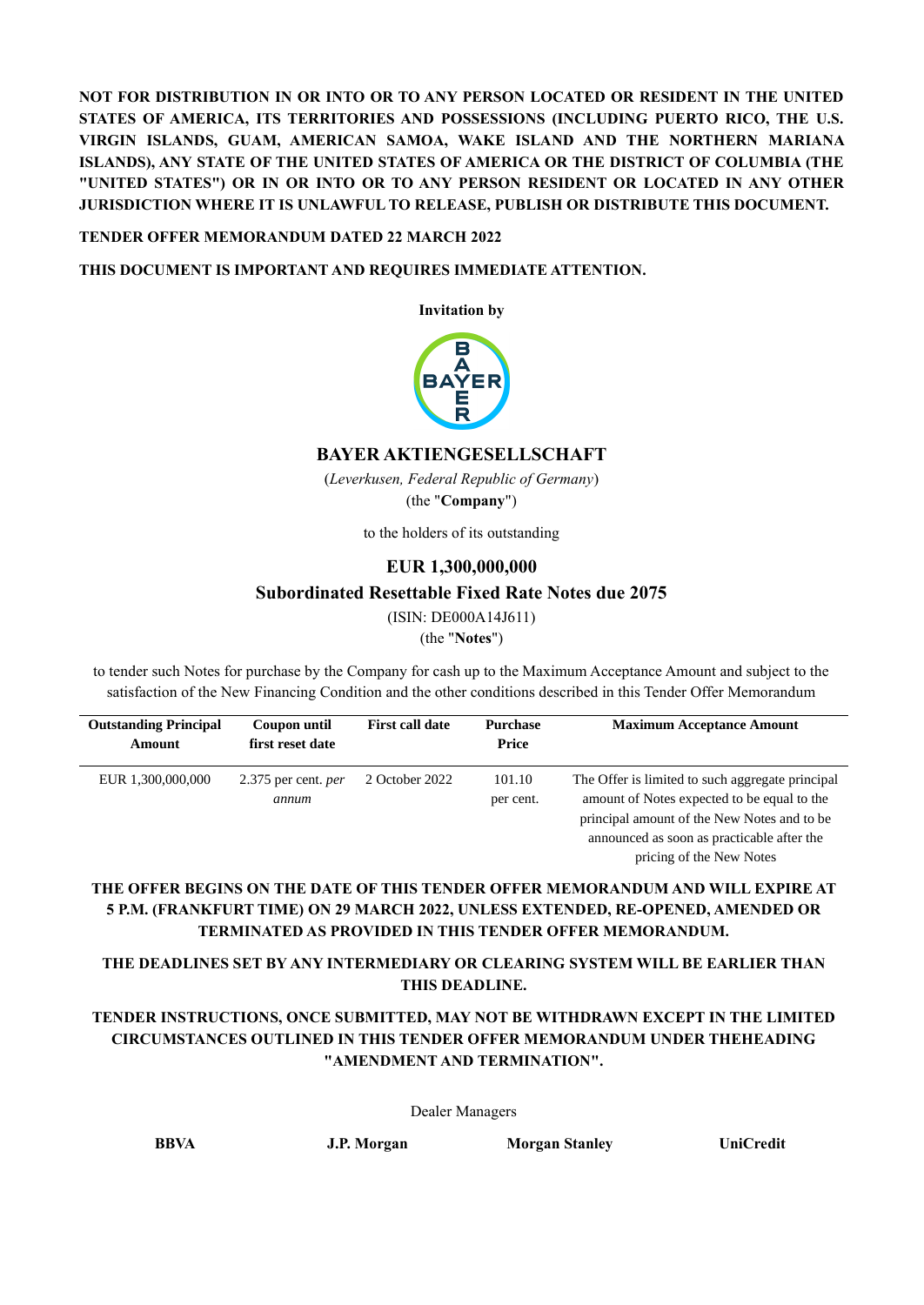# **TABLE OF CONTENTS**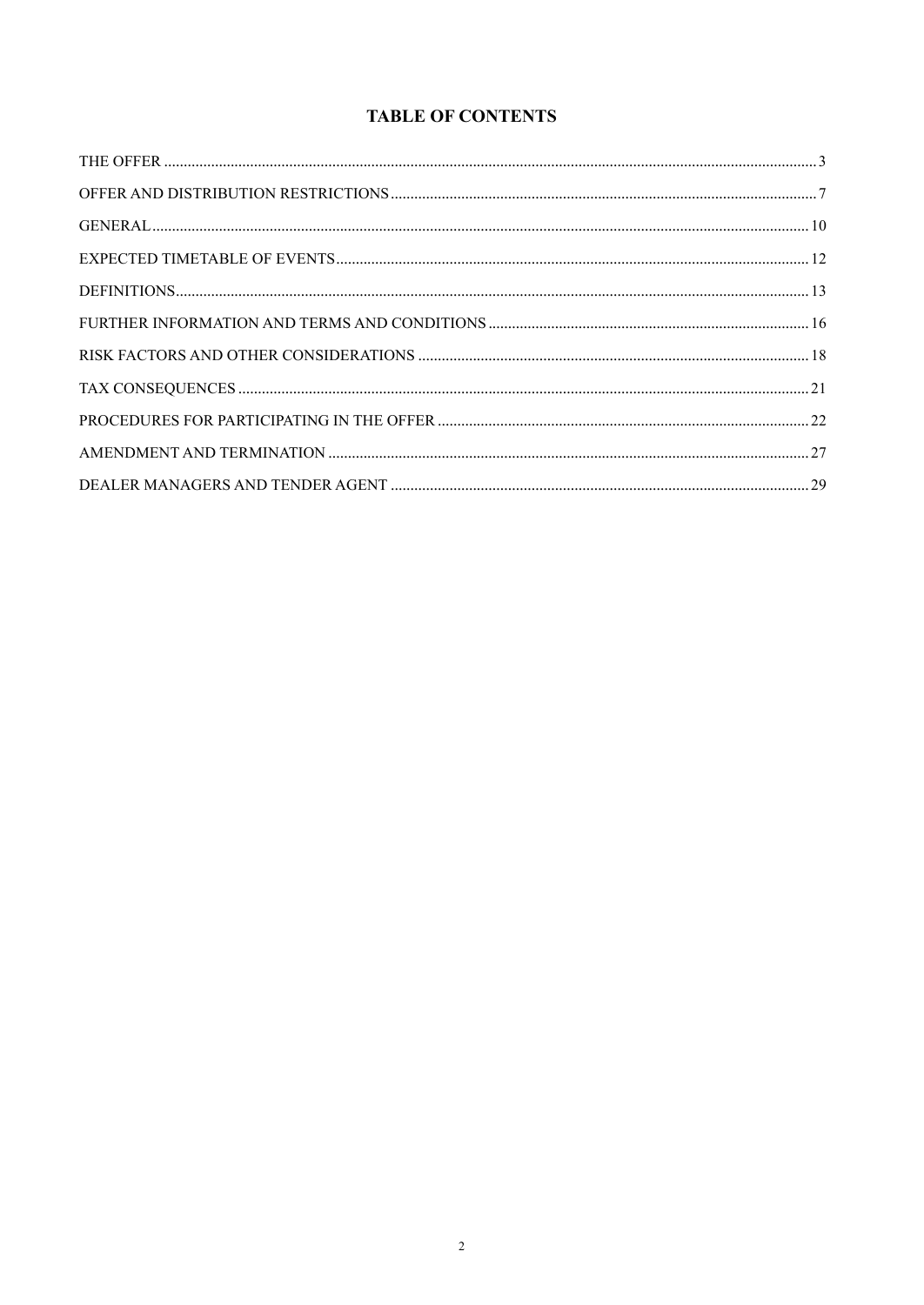## **THE OFFER**

**This Tender Offer Memorandum contains important information which should be read carefully before any decision is made with respect to the Offer. If any Noteholder (as defined below) is in any doubt as to the contents of this Tender Offer Memorandum or the action it should take or is unsure of the impact of the Offer, it is recommended to seek its own financial and legal advice, including in respect of any financial, accounting and tax consequences, immediately from its broker, bank manager, solicitor, accountant or other independent financial, tax or legal adviser. Any individual or company whose Notes are held on its behalf by a broker, dealer, bank, custodian, trust company or other nominee or intermediary must contact such entity if it wishes to tender such Notes pursuant to the Offer. The distribution of this document in certain jurisdictions may be restricted by law (see "***Offer and Distribution Restrictions***"). None of Banco Bilbao Vizcaya Argentaria, S.A, J.P. Morgan SE, Morgan Stanley Europe SE and UniCredit Bank AG (together, the "Dealer Managers" and each a "Dealer Manager"), Lucid Issuer Services Limited (the "Tender Agent") or the Company makes any recommendation as to whether Noteholders should tender their Notes pursuant to the Offer. None of the Company, the Dealer Managers or the Tender Agent (or any of their respective directors, officers, employees, agents or affiliates) is providing any Noteholder with any legal, business, financial investment, tax or other advice in this Tender Offer Memorandum. Noteholders should consult with their own advisers as needed to assist them in making an investment decision and to advise them whether they are legally permitted to tender Notes for cash.**

**This Tender Offer Memorandum is addressed only to holders of the Notes who are persons to whom it may be lawfully distributed (the "relevant persons"). It is directed only at relevant persons and must not be acted on or relied on by persons who are not relevant persons. Any investment or investment activity to which this Tender Offer Memorandum relates is available only to relevant persons and will be engaged in only with relevant persons. This Tender Offer Memorandum and its contents are confidential and should not be distributed, published or reproduced (in whole or in part) or disclosed by recipients to any other persons.**

The Company invites, subject to the offer restrictions referred to in "*Offer and Distribution Restrictions*", all holders of the Notes to tender their Notes for purchase by the Company for cash (the "**Offer**"). The Offer is made on the terms and subject to the conditions set out in this Tender Offer Memorandum.

Before making a decision whether to tender Notes pursuant to the Offer, Noteholders should carefully consider all of the information in this Tender Offer Memorandum and, in particular, the risk factors described in "*Risk Factors and Other Considerations*".

Capitalised terms used in this Tender Offer Memorandum have the meaning given in "*Definitions*", and any other definitions of such terms are for ease of reference only and shall not affect their interpretation*.*

#### **Rationale for the Offer**

The purpose of the Offer and the planned issuance of New Notes is, amongst other things, to proactively manage the Issuer's layer of hybrid capital. The Offer also provides Noteholders with the opportunity to sell their current holdings in the Notes ahead of the upcoming first call date and to subscribe to the New Notes. The transaction is intended to be equity credit neutral for the Issuer.

Notes purchased by the Company pursuant to the Offer are expected to be cancelled and will not be re-issued or re-sold.

#### **Purchase Price**

The Company will pay, for Notes accepted for purchase pursuant to the Offer (and subject to satisfaction or waiver of the New Financing Condition), a cash purchase price equal to 101.10 per cent. of the principal amount of the Notes (the "**Purchase Price**").

#### **Accrued Interest**

The Company will also pay an Accrued Interest Payment in respect of Notes accepted for purchase pursuant to the Offer.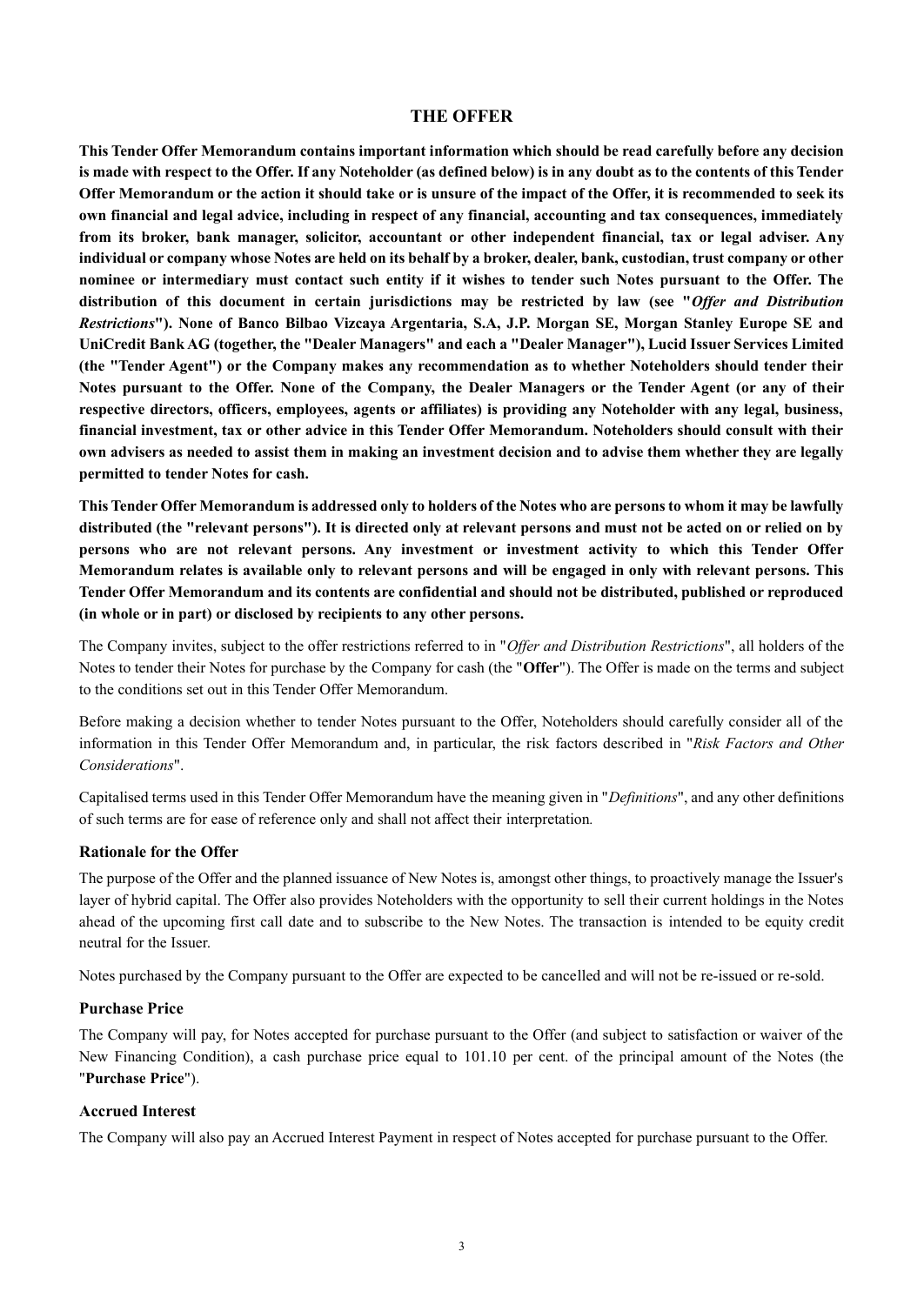#### **Maximum Acceptance Amount**

Any Notes validly tendered may be accepted for purchase by the Company up to such maximum aggregate principal amount of the Notes expected to be equal to the principal amount of the New Notes to be issued by the Company and to be announced by the Company as soon as practicable after the pricing of the New Notes (the "**Maximum Acceptance Amount**").

#### **New Financing Condition**

The Company announced on 22 March 2022 its intention to issue new euro-denominated subordinated resettable fixed rate notes in one or more tranches with first call dates in 2027 and 2030, respectively (the "**New Notes**"). Whether the Company will accept for purchase any Notes validly tendered in the Offer and complete the Offer is subject, without limitation, to the successful completion (in the sole determination of the Company) of the issue of the New Notes (the "**New Financing Condition**").

The Company is not under any obligation to accept for purchase any Notes tendered pursuant to the Offer. The acceptance for purchase by the Company of Notes tendered pursuant to the Offer is at the sole discretion of the Company and tenders may be rejected by the Company for any reason.

*Any investment decision to purchase any New Notes should be made solely on the basis of the information contained in the prospectus prepared in connection with the issue of the New Notes and their admission to the official list of the Luxembourg Stock Exchange (the "Official List") and to trading on the Luxembourg Stock Exchange's regulated market "Bourse de Luxembourg" (the "Prospectus"), and no reliance is to be placed on any representations other than those contained in the Prospectus. Subject to compliance with all applicable securities laws and regulations, the Prospectus is expected to become available on request from the Dealer Managers, in their capacity as joint bookrunners of the issue of the New Notes, and the other managers so appointed.*

*The New Notes are not being, and will not be, offered or sold in the United States. Nothing in this Tender Offer Memorandum constitutes an offer to sell or the solicitation of an offer to buy the New Notes in the United States or any other jurisdiction. Securities may not be offered, sold or delivered in the United States absent registration under, or an exemption from the registration requirements of, the United States Securities Act of 1933, as amended (the "Securities Act"). The New Notes have not been, and will not be, registered under the Securities Act or the securities laws of any state or other jurisdiction of the United States and may not be offered, sold or delivered, directly or indirectly, within the United States or to, or for the account or benefit of, U.S. persons (as defined in Regulation S under the Securities Act).*

*Compliance information for the New Notes: MiFID II professionals/ECPs-only/No PRIIPs KID – eligible counterparties and professional clients only (all distribution channels). UK MiFIR professionals/ECPs-only/No PRIIPs KID – eligible counterparties and professional clients only (all distribution channels). No sales to EEA and UK retail investors; no key information document has been or will be prepared. See the Prospectus for further information.*

*No action has been or will be taken in any jurisdiction in relation to the New Notes to permit a public offering of securities.*

## **Allocation of the New Notes**

The Company will, in connection with the allocation of the New Notes, consider among other factors whether or not the relevant investor seeking an allocation of the New Notes has, prior to such allocation, validly tendered or given a firm intention to the Company or the Dealer Managers that they intend to tender their Notes pursuant to the Offer and, if so, the aggregate principal amount of Notes tendered or intended to be tendered by such investor. Therefore, a Noteholder who wishes to subscribe for New Notes in addition to tendering its Notes for purchase pursuant to the Offer may be eligible to receive, at the sole and absolute discretion of the Company, priority in the allocation of the New Notes, subject to the issue of the New Notes and such Noteholder also making a separate application for the purchase of such New Notes to the Dealer Managers (in their capacity as joint bookrunners of the issue of the New Notes) or to any other manager of the issue of the New Notes in accordance with the standard new issue procedures of such manager. However, the Company is not obliged to allocate the New Notes to a Noteholder who has validly tendered or indicated a firm intention to tender the Notes pursuant to the Offer and, if New Notes are allocated, the principal amount thereof may be less or more than the principal amount of Notes tendered by such holder and accepted by the Company pursuant to the Offer. Any such allocation will also, among other factors, take into account the denomination of the New Notes (being EUR 100,000).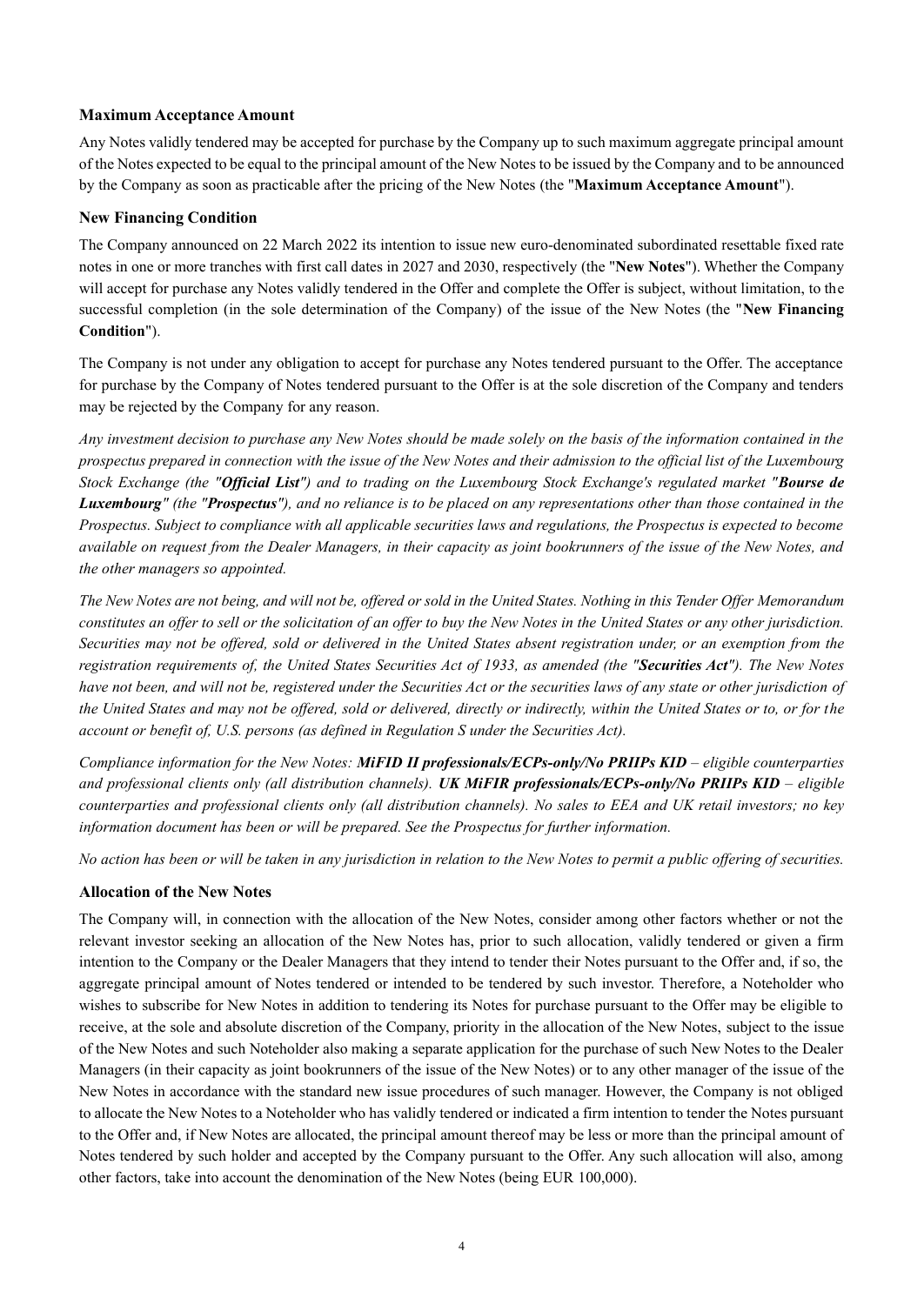All allocations of the New Notes, while being considered by the Company as set out above, will be made in accordance with customary new issue allocation processes and procedures. In the event that a Noteholder validly tenders Notes pursuant to the Offer, such Notes will remain subject to such tender and the conditions of the Offer as set out in this Tender Offer Memorandum irrespective of whether that Noteholder receives all, part or none of any allocation of New Notes for which it has applied.

## **Scaling**

If the Company decides to accept any validly tendered Notes for purchase pursuant to the Offer and the aggregate principal amount of Notes validly tendered for purchase is greater than the Maximum Acceptance Amount, the Company intends to accept such Notes for purchase on a *pro rata* basis such that the aggregate principal amount of Notes accepted for purchase pursuant to the Offer is no greater than the Maximum Acceptance Amount. See "*Further Information and Terms and Conditions - Maximum Acceptance Amount and Scaling of Tenders*" below.

## **Tender Instructions**

In order to participate in, and be eligible to receive the Purchase Price and the Accrued Interest Payment pursuant to, the Offer, Noteholders must validly tender their Notes for purchase by delivering, or arranging to have delivered on their behalf, a valid Tender Instruction that is received by the Tender Agent by 5 p.m. (Frankfurt time) on 29 March 2022, unless extended, re-opened, amended and/or terminated as provided in this Tender Offer Memorandum (the "**Expiration Deadline**"). See "*Procedures for Participating in the Offer*".

*Noteholders are advised to check with any bank, securities broker or other intermediary through which they hold Notes when such intermediary would need to receive instructions from a Noteholder in order for that Noteholder to be able to participate in, or (in the limited circumstances in which revocation is permitted) revoke their instruction to participate in, the Offer by the deadlines specified in this Tender Offer Memorandum. The deadlines set by any such intermediary and each Clearing System for the submission and revocation of Tender Instructions will be earlier than the relevant deadlines specified in this Tender Offer Memorandum.*

**Tender Instructions will be irrevocable** except in the limited circumstances described in "*Amendment and Termination*".

Tender Instructions must be submitted in respect of a minimum principal amount of Notes of no less than EUR 1,000, being the denomination of the Notes. A separate Tender Instruction must be completed on behalf of each beneficial owner.

See "*Procedures for Participating in the Offer*" below for further information.

## **Announcement of Results**

The Company will announce (i) its decision of whether to accept (subject to satisfaction or waiver of the New Financing Condition on or prior to the Settlement Date) valid tenders of Notes pursuant to the Offer and, if so accepted, (ii) the aggregate principal amount of the Notes accepted for purchase and (iii) the Scaling Factor (if any), as soon as reasonably practicable on the Business Day immediately following the Expiration Deadline.

See "*Further Information and Terms and Conditions – Announcements*" below.

## **General**

The Offer will expire at the Expiration Deadline and the expected Settlement Date for the Offer is 31 March 2022.

The Company may, in its sole discretion, extend, re-open, amend, waive any condition of or terminate the Offer at any time (subject to applicable law and as provided in this Tender Offer Memorandum). Details of any such extension, re-opening, amendment, waiver or termination will be announced as provided in this Tender Offer Memorandum as soon as reasonably practicable after the relevant decision is made. See "*Amendment and Termination*".

The Company is under no obligation to accept any tender of Notes for purchase pursuant to the Offer. Tenders of Notes for purchase may be rejected in the sole discretion of the Company for any reason and the Company is under no obligation to Noteholders to furnish any reason or justification for refusing to accept a tender of Notes for purchase.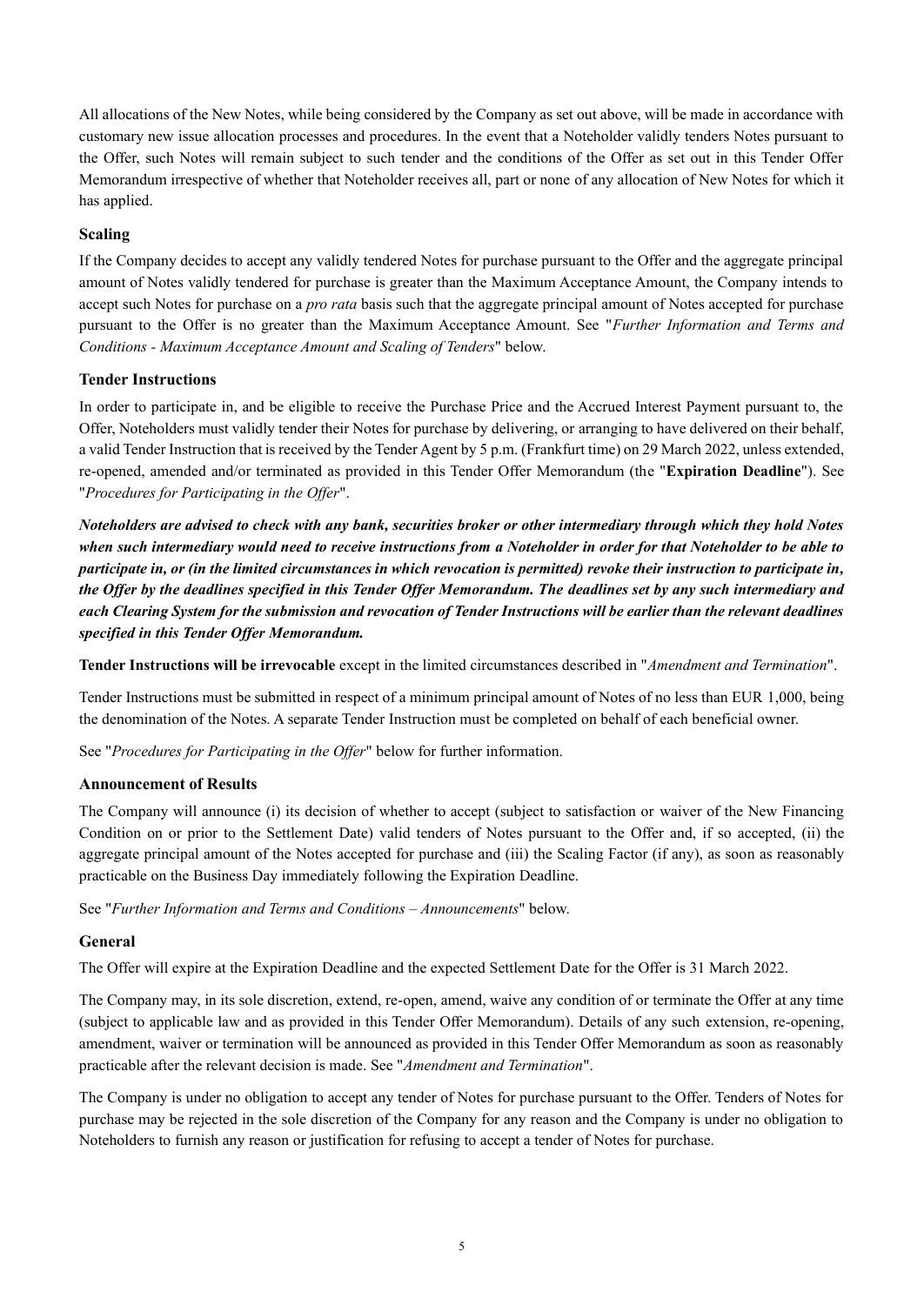For example, tenders of Notes may be rejected if the Offer is terminated, if any such tender does not in the determination of the Company comply with the requirements of a particular jurisdiction or if the Company decides not to accept any tenders of Notes or for any other reasons.

For further information on the Offer and the further terms and conditions on which the Offer is made, Noteholders should refer to "*Further Information and Terms and Conditions*".

Questions and requests for assistance in connection with (i) the Offer may be directed to the Dealer Managers and (ii) the delivery of Tender Instructions may be directed to the Tender Agent, the contact details for each of which are on the last page of this Tender Offer Memorandum.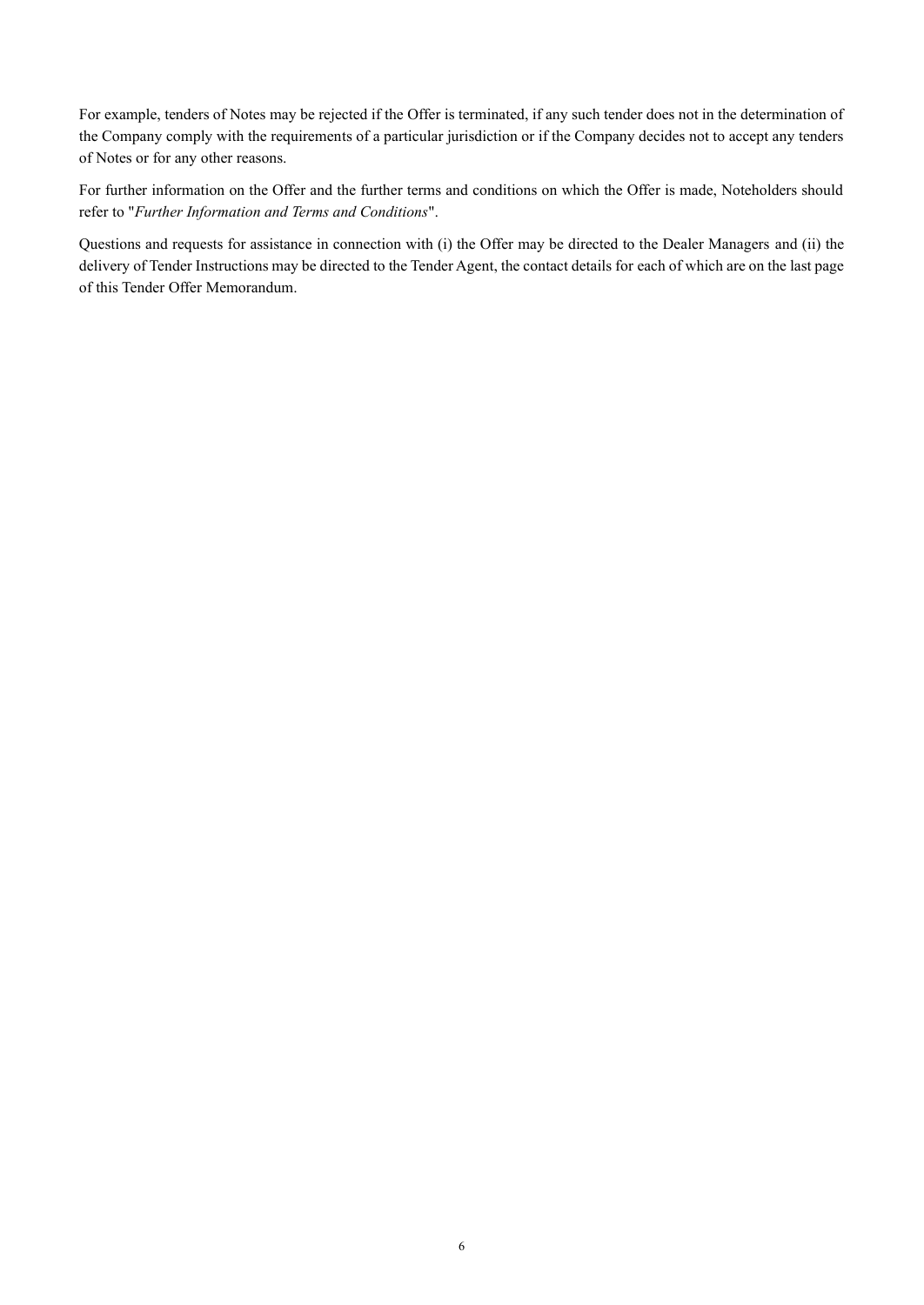## **OFFER AND DISTRIBUTION RESTRICTIONS**

*This Tender Offer Memorandum does not constitute an invitation to participate in the Offer in any jurisdiction in which, or to any person to or from whom, it is unlawful to make such invitation or for there to be such participation under applicable securities laws. The distribution of this Tender Offer Memorandum in certain jurisdictions may be restricted by law. Persons into whose possession this Tender Offer Memorandum comes are required by each of the Company, the Dealer Managers and the Tender Agent to inform themselves about, and to observe, any such restrictions.*

#### **United States**

The Offer is not being made, and will not be made, directly or indirectly in or into, or by use of the mails of, or by any means or instrumentality of interstate or foreign commerce of, or of any facilities of a national securities exchange of, the United States. This includes, but is not limited to, facsimile transmission, electronic mail, telex, telephone, the internet and other forms of electronic communication. The Notes may not be tendered in the Offer by any such use, means, instrumentality or facility from or within the United States or by persons located or resident in the United States as defined in Regulation S of the U.S. Securities Act of 1933, as amended (the "**Securities Act**"). Accordingly, copies of this Tender Offer Memorandum and any other documents or materials relating to the Offer are not being, and must not be, directly or indirectly mailed or otherwise transmitted, distributed or forwarded (including, without limitation, by custodians, nominees or trustees) in or into the United States. Any purported tender of Notes in the Offer resulting directly or indirectly from a violation of these restrictions will be invalid and any purported tender of Notes made by a person located in the United States or any agent, fiduciary or other intermediary acting on a non-discretionary basis for a principal giving instructions from within the United States will be invalid and will not be accepted.

This Tender Offer Memorandum is not an offer to buy or sell, or a solicitation of an offer to sell or buy, any Notes or other securities in the United States. Securities may not be offered or sold in the United States absent registration under, or an exemption from the registration requirements of, the Securities Act. The New Notes have not been, and will not be, registered under the Securities Act or the securities laws of any state or other jurisdiction of the United States, and may not be offered, sold or delivered, directly or indirectly, in the United States or to, or for the account or benefit of, any U.S. person (as defined in Regulation S of the Securities Act).

Each holder of Notes participating in the Offer will represent that it is not located in the United States and it is not participating in the Offer from the United States, or it is acting on a non-discretionary basis for a principal located outside the United States that is not giving an order to participate in the Offer from the United States. For the purposes of this and the above two paragraphs, "**United States**" means the United States of America, its territories and possessions (including Puerto Rico, the U.S. Virgin Islands, Guam, American Samoa, Wake Island and the Northern Mariana Islands), any state of the United States of America and the District of Columbia.

#### **Italy**

None of the Offer, this Tender Offer Memorandum or any other documents or materials relating to the Offer has been or will be submitted to the clearance procedures of the *Commissione Nazionale per le Società e la Borsa* ("**CONSOB**") pursuant to Italian laws and regulations. The Offer is being carried out in the Republic of Italy ("**Italy**") as an exempted offer pursuant to article 101-bis, paragraph 3-bis of the Legislative Decree No. 58 of 24 February 1998, as amended (the "**Financial Services Act**") and article 35-bis, paragraph 4 of CONSOB Regulation No. 11971 of 14 May 1999, as amended. Noteholders or beneficial owners of the Notes that are located in Italy may tender their Notes in the Offer through authorised persons (such as investment firms, banks or financial intermediaries permitted to conduct such activities in Italy in accordance with the Financial Services Act, CONSOB Regulation No. 20307 of 13 February 2018, as amended from time to time, and Legislative Decree No. 385 of 1 September 1993, as amended) and in compliance with applicable laws and regulations or with requirements imposed by CONSOB or any other Italian authority.

Each intermediary must comply with the applicable laws and regulations concerning information duties *vis-à-vis* its clients in connection with the Notes and/or the Offer.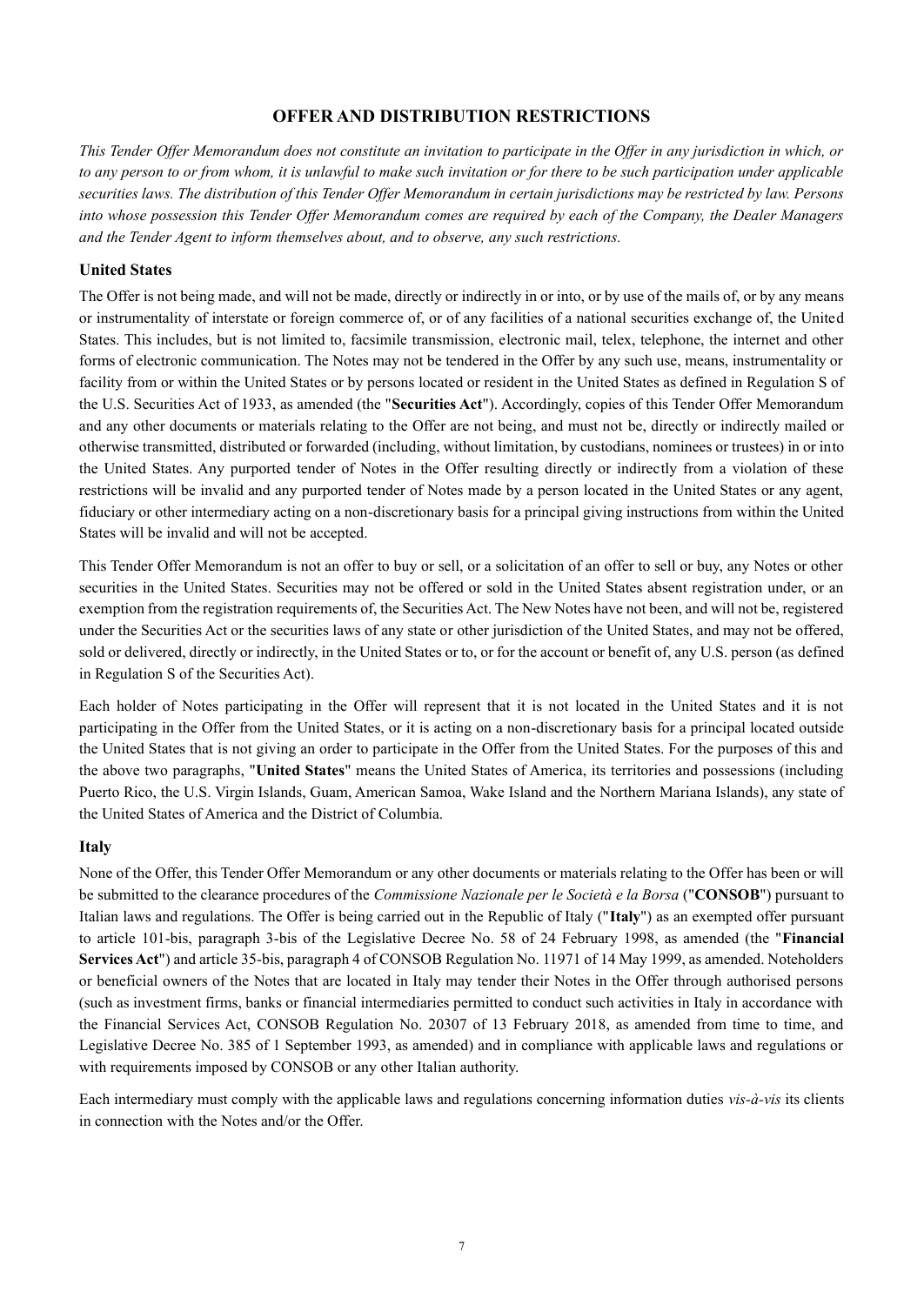### **United Kingdom**

The communication of this Tender Offer Memorandum and any other documents or materials relating to the Offer is not being made, and such documents and/or materials have not been approved, by an authorised person for the purposes of section 21 of the Financial Services and Markets Act 2000, as amended. Accordingly, such documents and/or materials are not being distributed to, and must not be passed on to, the general public in the United Kingdom. The communication of such documents and/or materials as a financial promotion is only being made to, and may only be acted upon by, those persons in the United Kingdom falling within the definition of investment professionals (as defined in Article 19(5) of the Financial Services and Markets Act 2000 (Financial Promotion) Order 2005 (the "**Financial Promotion Order**")) or persons who are within Article 43 of the Financial Promotion Order or any other persons to whom it may otherwise lawfully be made under the Financial Promotion Order (together, "**relevant persons**"). Any investment or investment activity to which this Tender Offer Memorandum relates is available only to relevant persons and will be engaged in only with relevant persons (and is subject to other restrictions referred to in the Financial Promotion Order).

#### **France**

The Offer is not being made, directly or indirectly, to the public in the Republic of France ("**France**"). Neither this Tender Offer Memorandum nor any other document or material relating to the Offer has been or shall be distributed to the public in France and only (i) providers of investment services relating to portfolio management for the account of third parties (*personnes fournissant le service d'investissement de gestion de portefeuille pour compte de tiers*) and/or (ii) qualified investors (*investisseurs qualifiés*), other than individuals, acting for their own account, all as defined in, and in accordance with, Articles L.411-1, L.411-2 and D.411-1 of the French *Code monétaire et financier*, are eligible to participate in the Offer. This Tender Offer Memorandum has not been and will not be submitted for clearance to nor approved by the *Autorité des Marchés Financiers*.

### **Belgium**

Neither this Tender Offer Memorandum nor any other documents or materials relating to the Offer have been submitted to or will be submitted for approval or recognition to the Belgian Financial Services and Markets Authority (*Autoriteit voor financiële diensten en markten / Autorité des services et marchés financiers*) and, accordingly, the Offer may not be made in Belgium by way of a public offering, as defined in Articles 3 and 6 of the Belgian Law of 1 April 2007 on public takeover bids as amended or replaced from time to time. Accordingly, the Offer may not be advertised and the Offer will not be extended, and neither this Tender Offer Memorandum nor any other documents or materials relating to the Offer (including any memorandum, information circular, brochure or any similar documents) has been or shall be distributed or made available, directly or indirectly, to any person in Belgium other than "qualified investors" in the sense of Article 10 of the Belgian Law of 16 June 2006 on the public offer of placement instruments and the admission to trading of placement instruments on regulated markets, acting on their own account. Insofar as Belgium is concerned, this Tender Offer Memorandum has been issued only for the personal use of the above qualified investors and exclusively for the purpose of the Offer. Accordingly, the information contained in this Tender Offer Memorandum may not be used for any other purpose or disclosed to any other person in Belgium.

#### **General**

This Tender Offer Memorandum does not constitute an offer to buy or the solicitation of an offer to sell Notes (and tenders of Notes in the Offer will not be accepted from Noteholders) in any circumstances in which such offer or solicitation is unlawful. In those jurisdictions where the securities, blue sky or other laws require the Offer to be made by a licensed broker or dealer and the Dealer Managers or any of their respective affiliates is such a licensed broker or dealer in any such jurisdiction, the Offer shall be deemed to be made by the Dealer Manager or such affiliate, as the case may be, on behalf of the Company in such jurisdiction.

Nothing in this Tender Offer Memorandum or the electronic transmission thereof constitutes an offer to sell or the solicitation of an offer to buy the New Notes in the United States or any other jurisdiction.

In addition to the representations referred to above in respect of the United States, each Noteholder participating in the Offer will also be deemed to give certain representations in respect of the other jurisdictions referred to above and generally as set out in "*Procedures for Participating in the Offer*". Any tender of Notes for purchase pursuant to the Offer from a Noteholder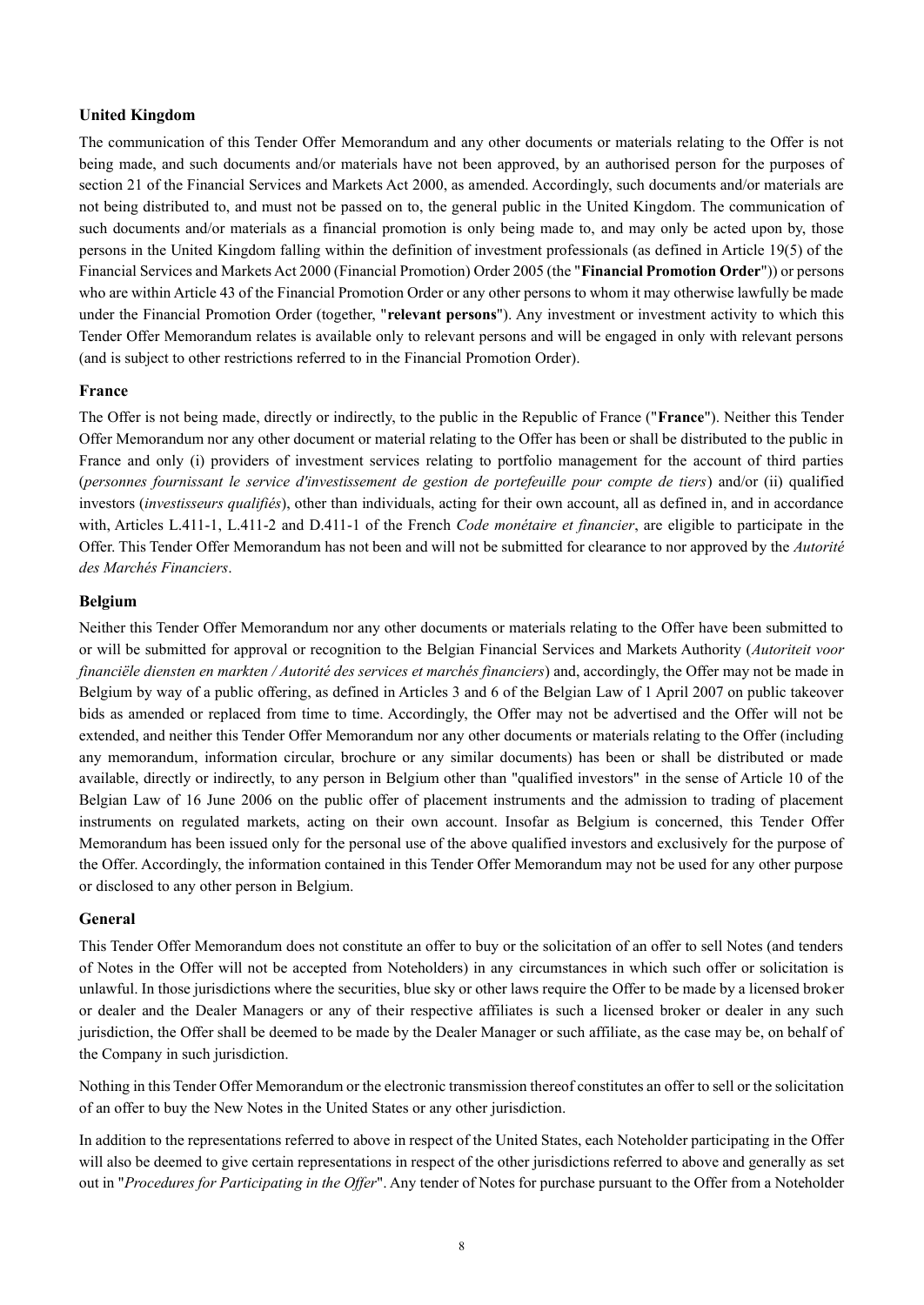that is unable to make these representations will not be accepted. Each of the Company, the Dealer Managers and the Tender Agent reserves the right, in its absolute discretion, to investigate, in relation to any tender of Notes for purchase pursuant to the Offer, whether any such representation given by a Noteholder is correct and, if such investigation is undertaken and as a result the Company determines (for any reason) that such representation is not correct, such tender shall not be accepted.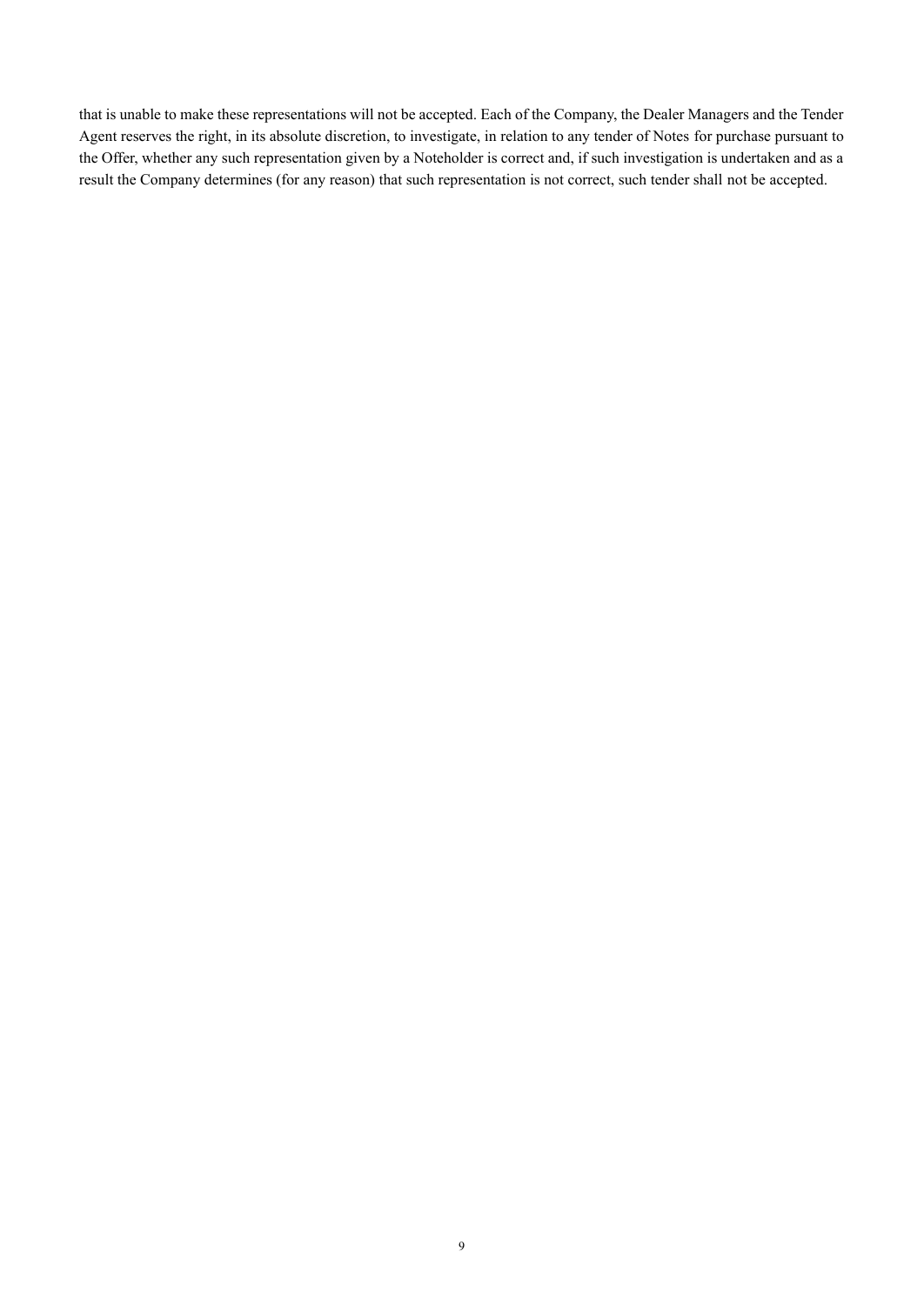## **GENERAL**

The Company accepts responsibility for the information contained in this Tender Offer Memorandum. To the best of the knowledge of the Company (having taken all reasonable care to ensure that such is the case), the information contained in this Tender Offer Memorandum is in accordance with the facts and does not omit anything likely to affect the import of such information.

The Dealer Managers and the Tender Agent owe no duty to any Noteholder.

Each Noteholder is solely responsible for making its own independent appraisal of all matters as such Noteholder deems appropriate (including those relating to the Offer, this Tender Offer Memorandum, the Company), and each Noteholder must make its own decision as to whether to tender any or all of its Notes for purchase pursuant to the Offer based upon its own judgement and having obtained advice from financial, accounting, legal and tax advisers as it may deem necessary. Accordingly, each person receiving this Tender Offer Memorandum acknowledges that such person has not relied upon the Company, the Dealer Managers or the Tender Agent (or their respective directors, officers, employees, agents or affiliates) in connection with its decision as to whether to participate in the Offer. Each such person must make its own analysis and investigations regarding the Offer, with particular reference to its own investment objectives and experience, and any other factors which may be relevant to it. If such person is in any doubt about any aspect of the Offer and/or the action it should take, including in respect of any tax consequences, it should consult its professional advisers.

Neither the Dealer Managers nor the Tender Agent (nor any of their respective directors, officers, employees, agents, advisers, or affiliates) make any representation regarding this Tender Offer Memorandum or the Offer, and none of the Company, the Dealer Managers or the Tender Agent (or their respective directors, officers, employees, agents, advisers or affiliates) make any recommendation whatsoever regarding this Tender Offer Memorandum or the Offer (including as to whether Noteholders should tender Notes in the Offer). The Tender Agent is the agent of the Company and owes no duty to any Noteholder.

In the ordinary course of their respective businesses, the Dealer Managers are entitled to hold positions in the Notes either for their own account or for the account, directly or indirectly, of third parties. In the ordinary course of their respective businesses, they are entitled to continue to hold or dispose of, and vote, in any manner they may elect, subject to applicable law, any Notes they may hold as at the date of this Tender Offer Memorandum. The Dealer Managers may (i) submit Tender Instructions for their own account and (ii) submit Tender Instructions (subject to the offer restrictions set out in "*Offer and Distribution Restrictions*") on behalf of other Noteholders. No such submission or non-submission by the Dealer Managers of Tender Instructions should be taken by any Noteholder or any other person as any recommendation or otherwise by the Dealer Managers as to the merits of participating or not participating in the Offer.

Neither the delivery or distribution of this Tender Offer Memorandum nor any purchase of Notes shall, under any circumstances, create any implication that the information contained in this Tender Offer Memorandum is current as of any time subsequent to the date of such information or that there has been no change in the information set out in it or in the affairs of the Company since the date of this Tender Offer Memorandum or that the information in this Tender Offer Memorandum has remained accurate and complete. None of the Dealer Managers, the Tender Agent or any of their respective directors, officers, employees, agents, advisers or affiliates has independently verified or accepts any responsibility for the information contained in this Tender Offer Memorandum or assumes any responsibility for any failure by the Company to disclose events that may have occurred and may affect the significance or accuracy of such information or the terms of any amendment (if any) to the Offer.

No person has been authorised to make any representation on behalf of the Company, the Dealer Managers or the Tender Agent in respect of this Tender Offer Memorandum or the Offer. No person has been authorised to give any information or to make any representation about the Notes, the Company or the Offer other than as contained in this Tender Offer Memorandum and, if given or made, such information or representation must not be relied upon as having been authorised by the Company, the Dealer Managers, the Tender Agent or any of their respective directors, officers, employees, agents, advisers or affiliates.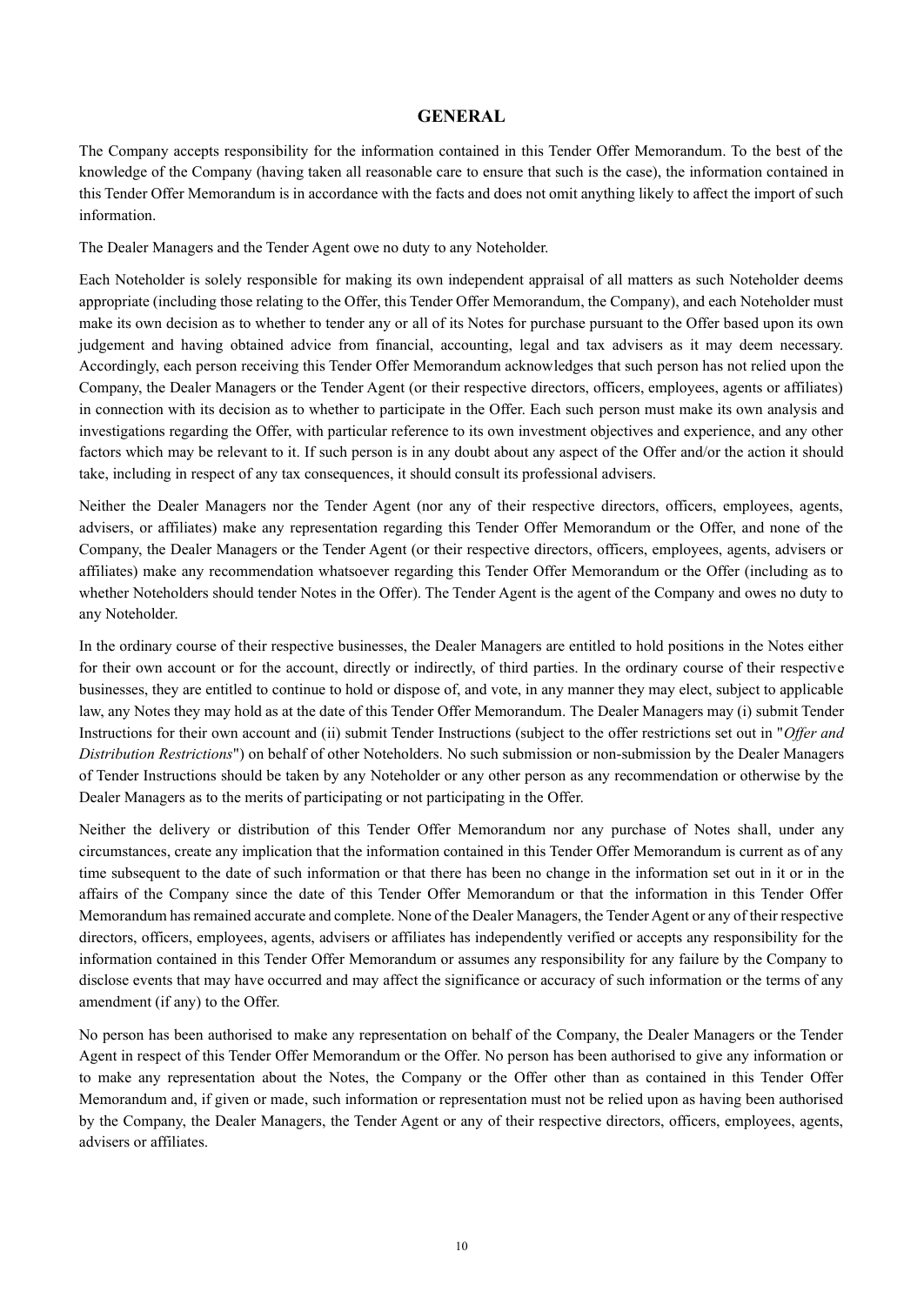Notes can only be tendered in the Offer in accordance with the procedures described in "*Procedures for Participating in the Offer*".

Noteholders who do not participate in the Offer, or whose Notes are not accepted for purchase by the Company, will continue to hold their Notes subject to the terms and conditions of such Notes. See also "*Risk Factors and Other Considerations – Other purchases or redemption of the Notes*" below.

The applicable provisions of the Financial Services and Markets Act 2000, as amended, must be complied with in respect of anything done in relation to the Offer in, from or otherwise involving the United Kingdom.

Unless the context otherwise requires, references in this Tender Offer Memorandum to "**Noteholders**" or, in respect of Notes, "**holders**" include:

- (i) each person who is shown in the records of Clearstream Banking AG, Frankfurt am Main ("**Clearstream, Frankfurt**"), Euroclear Bank SA/NV ("**Euroclear**") or Clearstream Banking S.A. ("**Clearstream, Luxembourg**" and, together with Clearstream, Frankfurt and Euroclear, the "**Clearing Systems**" and each a "**Clearing System**") as a holder of the Notes (also referred to as "**Direct Participants**" and each a "**Direct Participant**"); and
- (ii) each beneficial owner of the Notes holding such Notes, directly or indirectly, in an account in the name of a Direct Participant acting on such beneficial owner's behalf,

except that for the purposes of any payment to a Noteholder pursuant to the Offer of the Purchase Price and the Accrued Interest Payment, to the extent the beneficial owner of the relevant Notes is not a Direct Participant, such payment will only be made by the relevant Clearing System to the relevant Direct Participant and the making of such payment by or on behalf of the Company to such Clearing System and by such Clearing System to such Direct Participant will satisfy the respective obligations of the Company and such Clearing System in respect of the purchase of such Notes.

All references in this Tender Offer Memorandum to "euro", "EUR" and "€" are to the lawful currency of the European economic and monetary union, and as defined in Article 2 of the Council Regulation (EC) No. 974/98 of 3 May 1998 on the introduction of the Euro, as amended.

For the avoidance of doubt, the invitation by the Company to Noteholders contained within this Tender Offer Memorandum is an invitation to treat by the Company, and any references to any offer or invitation being made by the Company under or in respect of the Offer shall be construed accordingly.

This Tender Offer Memorandum has not been reviewed by any governmental authority, state securities commission or regulatory authority, nor has any such commission or authority passed upon the accuracy or adequacy of this Tender Offer Memorandum. Any representation to the contrary is unlawful and may be a criminal offence.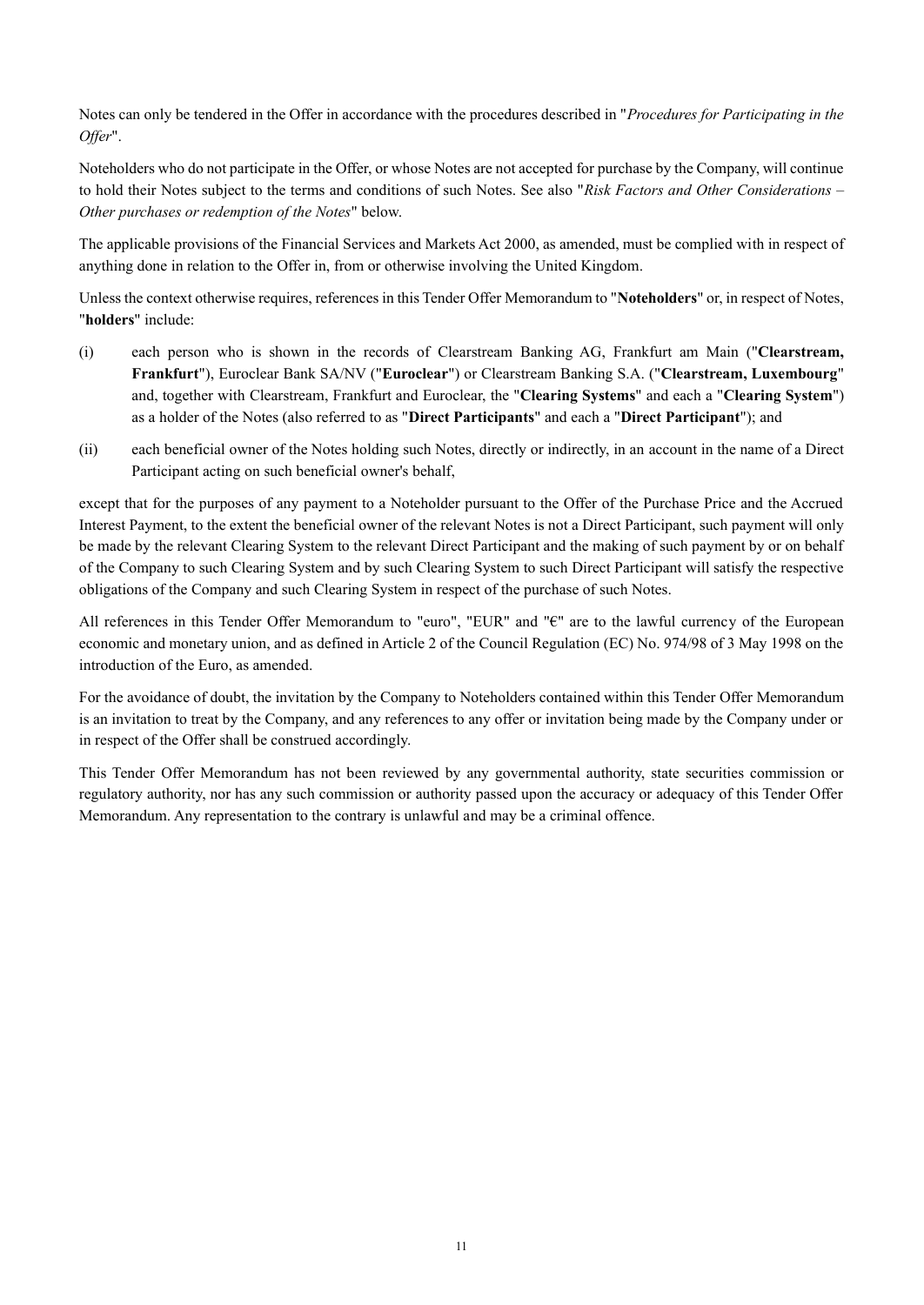## **EXPECTED TIMETABLE OF EVENTS**

The following sets out the expected times and dates of the key events relating to the Offer. The times and dates below are indicative only. This timetable is subject to change and the times and dates may (subject to applicable law) be extended, reopened or amended by the Company, or the Offer terminated, in each case in accordance with the terms of the Offer as described in this Tender Offer Memorandum. Accordingly, the actual timetable may differ significantly from the timetable below.

None of the Company, the Tender Agent or the Dealer Managers warrant that any or all of the events referred to below will take place as and/or when described including, in particular in the case of any publications or announcements, nor shall they be liable for any failure of any Clearing System to deliver any notices to Noteholders.

| <b>Events</b>                                                                                                                                                                                                                                                                                                                                                      | <b>Times and Dates</b><br>(all times are Frankfurt time)     |
|--------------------------------------------------------------------------------------------------------------------------------------------------------------------------------------------------------------------------------------------------------------------------------------------------------------------------------------------------------------------|--------------------------------------------------------------|
| <b>Commencement of the Offer</b>                                                                                                                                                                                                                                                                                                                                   |                                                              |
| Announcement of Offer made by publication on the website of the 22 March 2022<br>Luxembourg Stock Exchange at www.bourse.lu and through the Clearing<br>Systems. Tender Offer Memorandum available from the Tender Agent.<br>Commencement of the tender offer period.                                                                                              |                                                              |
| <b>Announcement of Maximum Acceptance Amount</b>                                                                                                                                                                                                                                                                                                                   |                                                              |
| Announcement of Maximum Acceptance Amount by the Company                                                                                                                                                                                                                                                                                                           | As soon as practicable after the pricing of<br>the New Notes |
| <b>Expiration Deadline</b>                                                                                                                                                                                                                                                                                                                                         |                                                              |
| Final deadline for receipt of valid Tender Instructions by the Tender Agent in 5 p.m. on 29 March 2022<br>order for Noteholders to be able to participate in the Offer.                                                                                                                                                                                            |                                                              |
| <b>Announcement of Results</b>                                                                                                                                                                                                                                                                                                                                     |                                                              |
| Announcement of (i) whether the Company will accept (subject to satisfaction<br>or waiver of the New Financing Condition on or prior to the Settlement Date)<br>valid tenders of Notes for purchase pursuant to the Offer and, if so accepted,<br>(ii) the aggregate principal amount of the Notes accepted for purchase and (iii)<br>the Scaling Factor (if any). | As soon as practicable on 30 March 2022                      |
| <b>Settlement Date</b>                                                                                                                                                                                                                                                                                                                                             |                                                              |

Subject to satisfaction or waiver of the New Financing Condition on or prior 31 March 2022 to such date, expected Settlement Date for the Offer.

*Noteholders are advised to check with any bank, securities broker or other intermediary through which they hold Notes when such intermediary would need to receive instructions from a Noteholder in order for that Noteholder to be able to participate in, or (in the limited circumstances in which revocation is permitted) revoke their instruction to participate in, the Offer before the deadlines specified in this Tender Offer Memorandum. The deadlines set by any such intermediary and each Clearing System for the submission of Tender Instructions will be earlier than the relevant deadlines specified above. See "Procedures for Participating in the Offer".*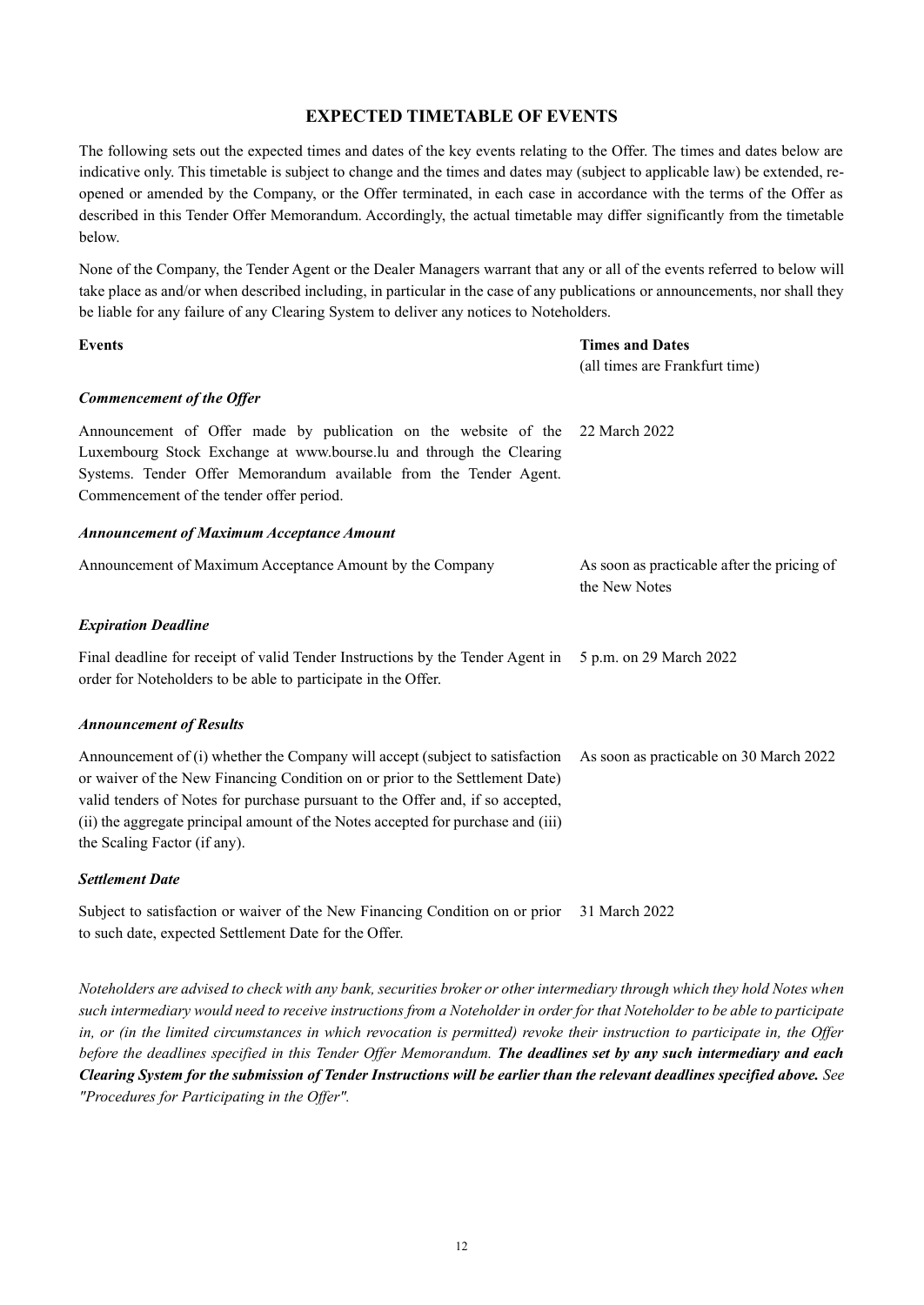## **DEFINITIONS**

| "Accrued Interest"             | Interest accrued and unpaid on the Notes from and including the interest payment<br>date immediately preceding the Settlement Date to but excluding the Settlement<br>Date, determined in accordance with the terms and conditions of the Notes.                                                                                                          |
|--------------------------------|-----------------------------------------------------------------------------------------------------------------------------------------------------------------------------------------------------------------------------------------------------------------------------------------------------------------------------------------------------------|
| "Accrued Interest Payment"     | An amount in cash (rounded to the nearest EUR 0.01, with EUR 0.005 rounded<br>upwards) equal to the Accrued Interest on the Notes validly tendered for purchase<br>by a Noteholder and accepted by the Company.                                                                                                                                           |
| "Business Day"                 | A day (other than a Saturday or a Sunday) on which the Clearing Systems as well<br>as all relevant parts of the Trans-European Automated Real-time Gross settlement<br>Express Transfer system (TARGET2) are operational to forward the relevant<br>payments.                                                                                             |
| "Clearing System Notice"       | The form of notice to be sent to Direct Participants by each of the Clearing Systems<br>on or about the date of this Tender Offer Memorandum informing Direct<br>Participants of the procedures to be followed in order to participate in the Offer.                                                                                                      |
| "Clearing Systems"             | Clearstream, Frankfurt, Euroclear and Clearstream, Luxembourg.                                                                                                                                                                                                                                                                                            |
| "Clearstream, Frankfurt"       | Clearstream Banking AG, Frankfurt am Main                                                                                                                                                                                                                                                                                                                 |
| "Clearstream, Luxembourg"      | Clearstream Banking S.A.                                                                                                                                                                                                                                                                                                                                  |
| "Company"                      | Bayer Aktiengesellschaft.                                                                                                                                                                                                                                                                                                                                 |
| "Dealer Managers"              | Banco Bilbao Vizcaya Argentaria, S.A, J.P. Morgan SE, Morgan Stanley Europe SE<br>and UniCredit Bank AG                                                                                                                                                                                                                                                   |
| "Direct Participant"           | Each person who is shown in the records of the Clearing Systems as a holder of the<br>Notes.                                                                                                                                                                                                                                                              |
| "Euroclear"                    | Euroclear Bank SA/NV.                                                                                                                                                                                                                                                                                                                                     |
| "Expiration Deadline"          | 5 p.m. (Frankfurt time) on 29 March 2022 (subject to the right of the Company to<br>extend, re-open, amend and/or terminate the Offer).                                                                                                                                                                                                                   |
| "Maximum Acceptance<br>Amount" | Such maximum aggregate principal amount of Notes expected to be equal to the<br>principal amount of the New Notes to be issued by the Company and to be<br>announced by the Company as soon as practicable after the pricing of the New<br>Notes.                                                                                                         |
| "New Financing Condition"      | The condition to whether the Company will accept for purchase any Notes validly<br>tendered in the Offer and complete the Offer (subject to the right of the Company to<br>amend and/or terminate, or waive any condition of, the Offer), being the successful<br>completion (in the sole determination of the Company) of the issue of the New<br>Notes. |
| "New Notes"                    | New euro-denominated subordinated resettable fixed rate notes in one or more<br>tranches with first call dates in 2027 and 2030, respectively, to be issued by the<br>Company as announced on 22 March 2022.                                                                                                                                              |
| "Noteholder"                   | A holder of Notes (including as further defined in the section "General" on page 10<br>of this Tender Offer Memorandum).                                                                                                                                                                                                                                  |
| "Notes"                        | The Company's EUR 1,300,000,000 Subordinated Resettable Fixed Rate Notes due<br>2075 (ISIN: DE000A14J611).                                                                                                                                                                                                                                                |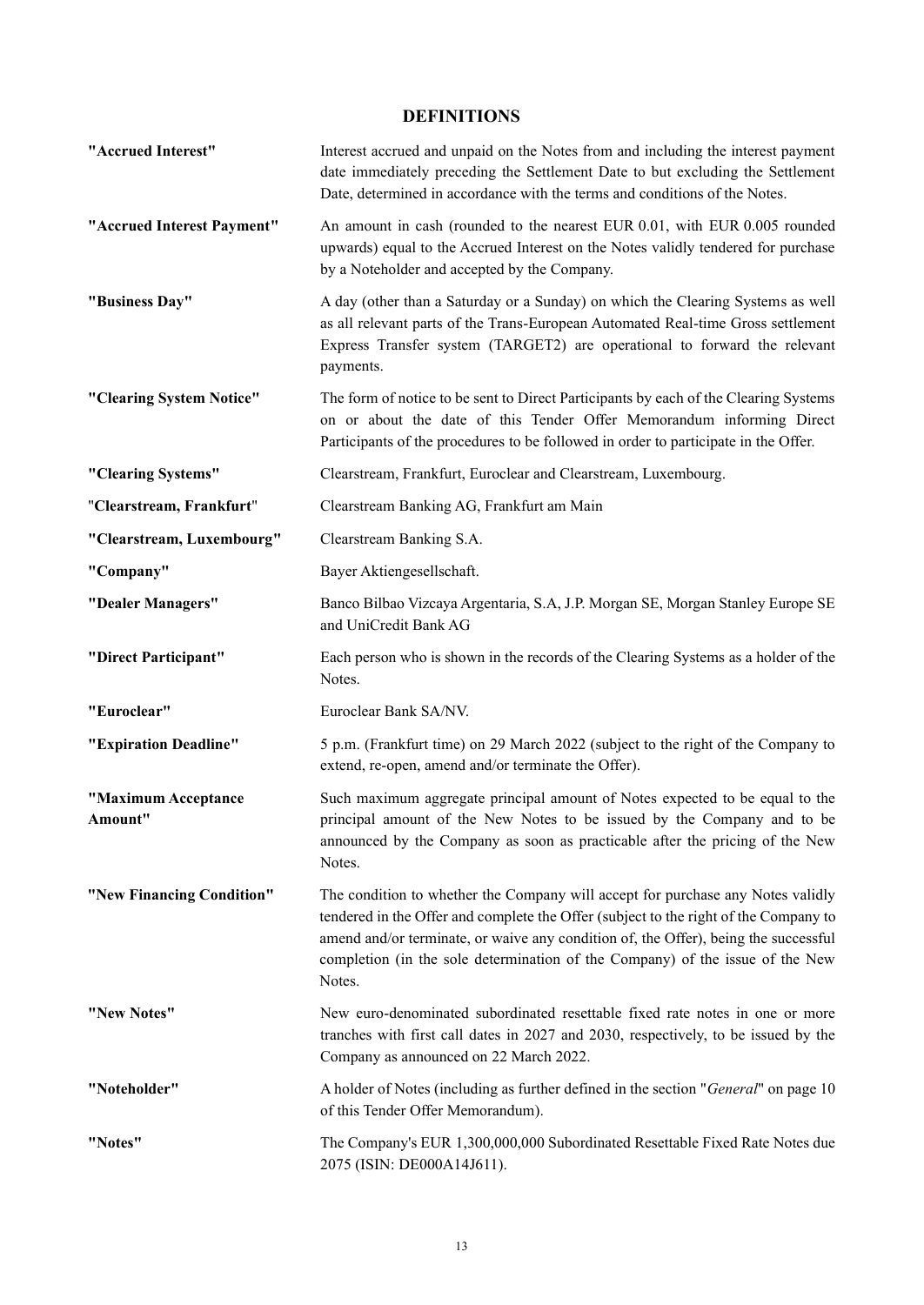| "Notifying News Service"      |                                                                                                                                                                                                                                                                           | A recognised financial news service or services (e.g. Reuters or Bloomberg) as<br>selected by the Company.                                                                                                                                                                                                                                                                                                                                                                                                                                                                                                                                                                                                                                         |  |  |
|-------------------------------|---------------------------------------------------------------------------------------------------------------------------------------------------------------------------------------------------------------------------------------------------------------------------|----------------------------------------------------------------------------------------------------------------------------------------------------------------------------------------------------------------------------------------------------------------------------------------------------------------------------------------------------------------------------------------------------------------------------------------------------------------------------------------------------------------------------------------------------------------------------------------------------------------------------------------------------------------------------------------------------------------------------------------------------|--|--|
| "Offer"                       |                                                                                                                                                                                                                                                                           | The invitation by the Company, subject to the offer and distribution restrictions<br>referred to in "Offer and Distribution Restrictions", to Noteholders to tender their<br>Notes for purchase by the Company for cash, on the terms and subject to the<br>conditions set out in this Tender Offer Memorandum (including the New Financing<br>Condition).                                                                                                                                                                                                                                                                                                                                                                                         |  |  |
| "Prospectus"                  | The prospectus prepared in connection with the issue of the New Notes and their<br>admission to the official list of the Luxembourg Stock Exchange (the "Official<br>List") and to trading on the Luxembourg Stock Exchange's regulated market<br>"Bourse de Luxembourg". |                                                                                                                                                                                                                                                                                                                                                                                                                                                                                                                                                                                                                                                                                                                                                    |  |  |
| "Purchase Price"              | The cash purchase price payable by the Company for Notes validly tendered in the<br>Offer and accepted for purchase by the Company, being equal to 101.10 per cent. of<br>the principal amount of the relevant Notes.                                                     |                                                                                                                                                                                                                                                                                                                                                                                                                                                                                                                                                                                                                                                                                                                                                    |  |  |
| "Sanctions Authority"         | Each of:                                                                                                                                                                                                                                                                  |                                                                                                                                                                                                                                                                                                                                                                                                                                                                                                                                                                                                                                                                                                                                                    |  |  |
|                               | (i)                                                                                                                                                                                                                                                                       | the United States government;                                                                                                                                                                                                                                                                                                                                                                                                                                                                                                                                                                                                                                                                                                                      |  |  |
|                               | (ii)                                                                                                                                                                                                                                                                      | the United Nations;                                                                                                                                                                                                                                                                                                                                                                                                                                                                                                                                                                                                                                                                                                                                |  |  |
|                               | (iii)                                                                                                                                                                                                                                                                     | the European Union (or any of its member states);                                                                                                                                                                                                                                                                                                                                                                                                                                                                                                                                                                                                                                                                                                  |  |  |
|                               | (iv)                                                                                                                                                                                                                                                                      | the United Kingdom;                                                                                                                                                                                                                                                                                                                                                                                                                                                                                                                                                                                                                                                                                                                                |  |  |
|                               | (v)                                                                                                                                                                                                                                                                       | any other equivalent governmental or regulatory authority, institution or<br>agency which administers economic, financial or trade sanctions; and                                                                                                                                                                                                                                                                                                                                                                                                                                                                                                                                                                                                  |  |  |
|                               | (vi)                                                                                                                                                                                                                                                                      | the respective governmental institutions and agencies of any of the<br>foregoing including, without limitation, the Office of Foreign Assets<br>Control of the US Department of the Treasury, the United States<br>Department of State, the United States Department of Commerce and Her<br>Majesty's Treasury.                                                                                                                                                                                                                                                                                                                                                                                                                                    |  |  |
| "Sanctions Restricted Person" | Each person or entity (a "Person"):                                                                                                                                                                                                                                       |                                                                                                                                                                                                                                                                                                                                                                                                                                                                                                                                                                                                                                                                                                                                                    |  |  |
|                               | (a)                                                                                                                                                                                                                                                                       | that is organised or resident in a country or territory which is the target of<br>comprehensive country sanctions administered or enforced by any<br>Sanctions Authority;                                                                                                                                                                                                                                                                                                                                                                                                                                                                                                                                                                          |  |  |
|                               | (b)                                                                                                                                                                                                                                                                       | that is, or is directly or indirectly owned or controlled by a Person that is,<br>described or designated in (i) the most current "Specially Designated<br>Nationals and Blocked Persons" list (which as of the date hereof can be<br>found at: https://www.treasury.gov/ofac/downloads/sdnlist.pdf) or (ii) the<br>Foreign Sanctions Evaders List (which as of the date hereof can be found<br>at: http://www.treasury.gov/ofac/downloads/fse/fselist.pdf) or (iii) the most<br>current "Consolidated list of persons, groups and entities subject to EU<br>financial sanctions" (which as of the date hereof can be found at:<br>https://eeas.europa.eu/headquarters/headquarters-<br>homepage_en/8442/Consolidated%20list%20of%20sanctions); or |  |  |
|                               | (c)                                                                                                                                                                                                                                                                       | that is otherwise the subject of any sanctions administered or enforced by<br>any Sanctions Authority, other than solely by virtue of their inclusion in:<br>(i) the most current "Sectoral Sanctions Identifications" list (which as of the                                                                                                                                                                                                                                                                                                                                                                                                                                                                                                       |  |  |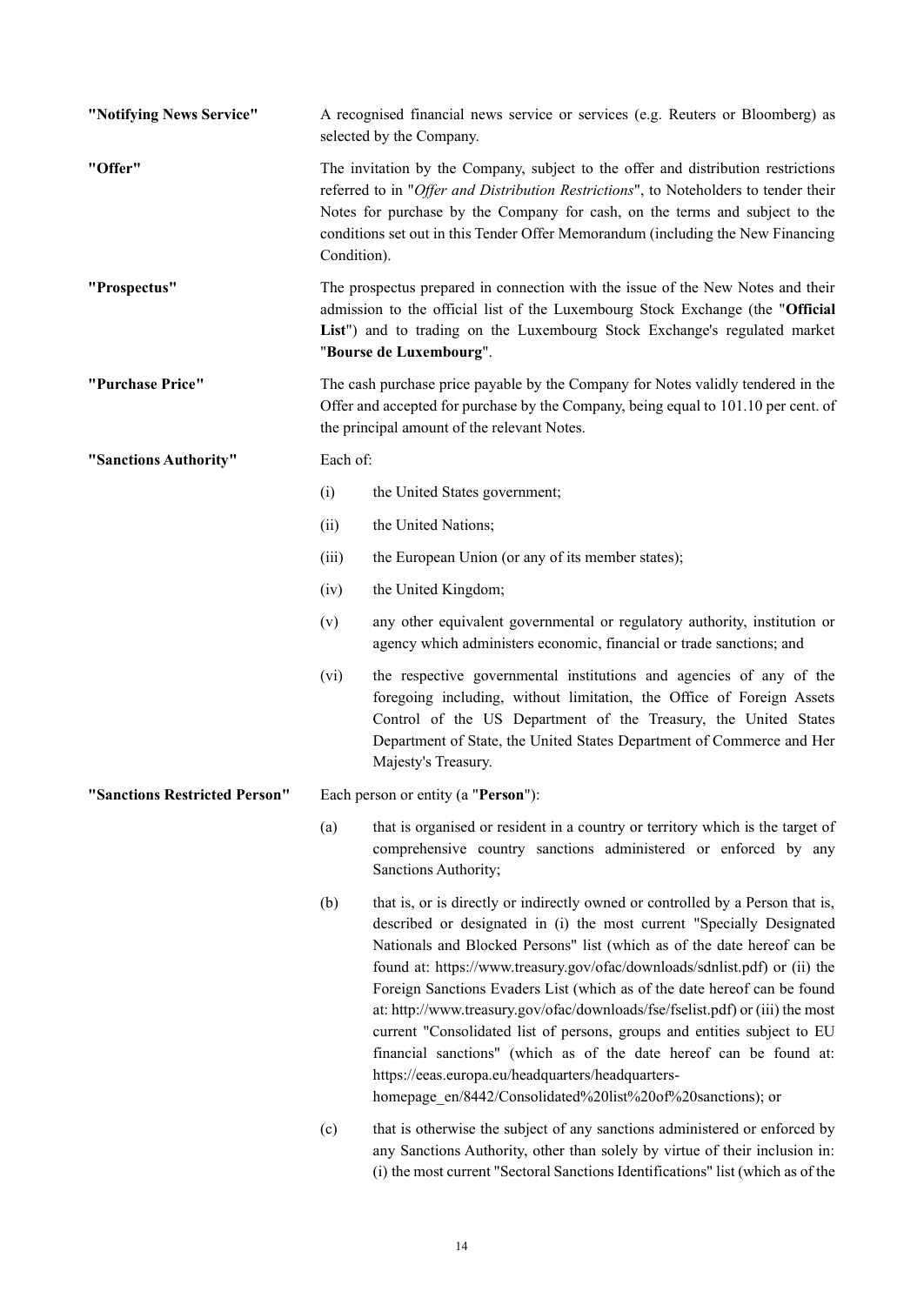|                      | date                                                                                                                                                                                                                                                                                                                                                                           | hereof                                                                                                                                                    | can | be | found | at: |  |
|----------------------|--------------------------------------------------------------------------------------------------------------------------------------------------------------------------------------------------------------------------------------------------------------------------------------------------------------------------------------------------------------------------------|-----------------------------------------------------------------------------------------------------------------------------------------------------------|-----|----|-------|-----|--|
|                      |                                                                                                                                                                                                                                                                                                                                                                                | https://www.treasury.gov/ofac/downloads/ssi/ssilist.pdf) (the "SSI List"),                                                                                |     |    |       |     |  |
|                      |                                                                                                                                                                                                                                                                                                                                                                                | (ii) Annexes 3, 4, 5 and 6 of Council Regulation No. $833/2014$ , as amended<br>by Council Regulation No. 960/2014 (the "EU Annexes"), or (iii) any other |     |    |       |     |  |
|                      |                                                                                                                                                                                                                                                                                                                                                                                |                                                                                                                                                           |     |    |       |     |  |
|                      |                                                                                                                                                                                                                                                                                                                                                                                | list maintained by a Sanctions Authority, with similar effect to the SSI List                                                                             |     |    |       |     |  |
|                      |                                                                                                                                                                                                                                                                                                                                                                                | or the EU Annexes.                                                                                                                                        |     |    |       |     |  |
| "Scaling Factor"     | The factor (if any) to be used for any scaling of tenders of Notes pursuant to the<br>Offer as described in this Tender Offer Memorandum. See "Further Information and<br>Terms and Conditions - Maximum Acceptance Amount and Scaling of Tenders".                                                                                                                            |                                                                                                                                                           |     |    |       |     |  |
| "Settlement Date"    | Expected to be on 31 March 2022 (subject to the right of the Company to extend,<br>re-open, amend and/or terminate the Offer).                                                                                                                                                                                                                                                 |                                                                                                                                                           |     |    |       |     |  |
| "Tender Agent"       | Lucid Issuer Services Limited.                                                                                                                                                                                                                                                                                                                                                 |                                                                                                                                                           |     |    |       |     |  |
| "Tender Instruction" | The electronic tender and blocking instruction in the form specified in the relevant<br>Clearing System Notice for submission by Direct Participants to the Tender Agent<br>via the relevant Clearing System and in accordance with the requirements of such<br>Clearing System by the Expiration Deadline in order for Noteholders to be able to<br>participate in the Offer. |                                                                                                                                                           |     |    |       |     |  |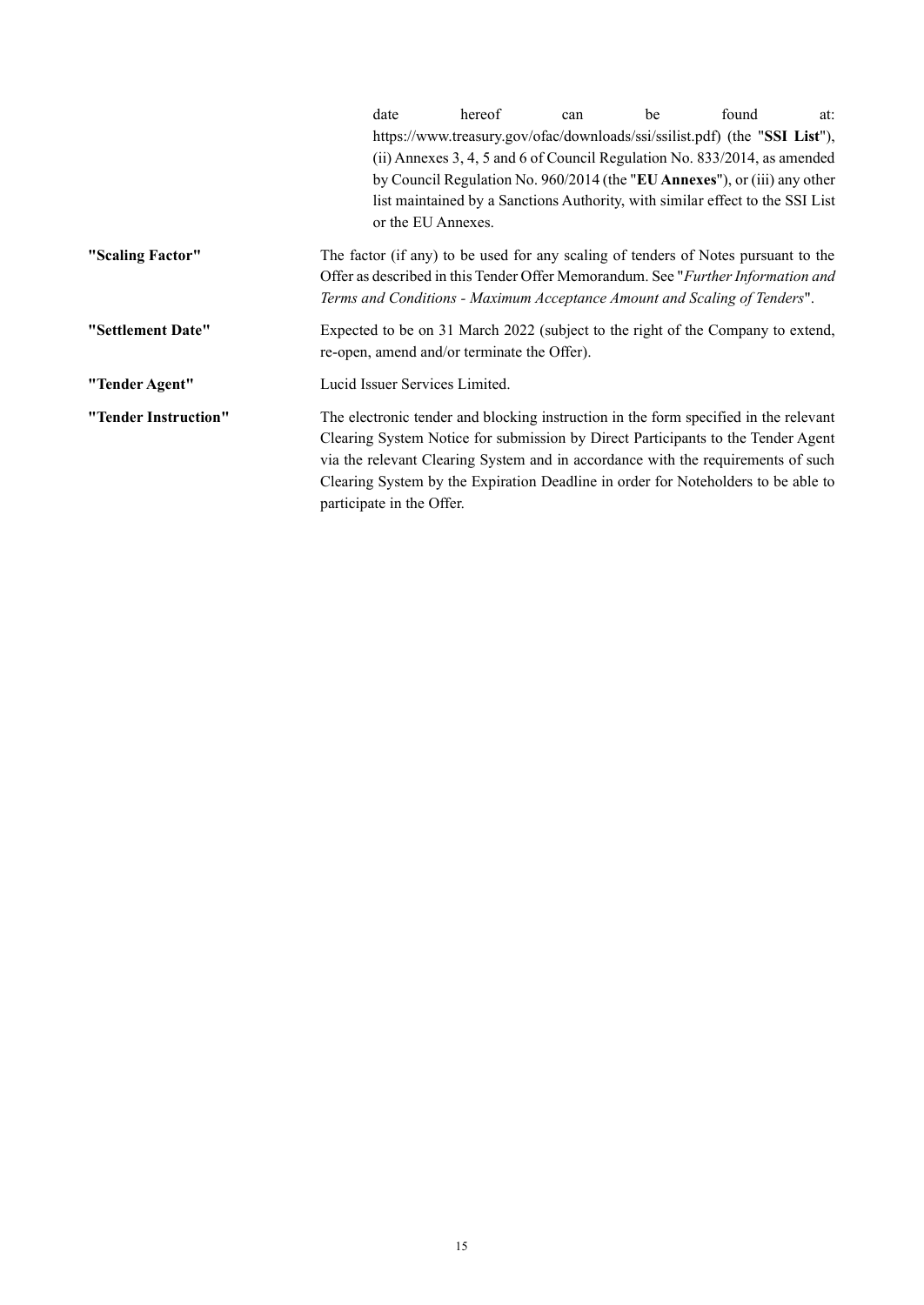## **FURTHER INFORMATION AND TERMS AND CONDITIONS**

### **Total amount payable to Noteholders**

If the Company decides to accept valid tenders of Notes pursuant to the Offer and the New Financing Condition is satisfied (or waived), the total amount that will be paid to each Noteholder on the Settlement Date for the Notes accepted for purchase from such Noteholder will be an amount (rounded to the nearest EUR 0.01, with EUR 0.005 rounded upwards) equal to the sum of:

- (a) the product of (i) the aggregate principal amount of the Notes accepted for purchase from such Noteholder pursuant to the Offer and (ii) the Purchase Price; and
- (b) the Accrued Interest Payment on such Notes.

### **Maximum Acceptance Amount and Scaling of Tenders**

The Company intends to accept for purchase any validly tendered Notes up to the Maximum Acceptance Amount. The Company will announce the Maximum Acceptance Amount as soon as practicable after pricing of the New Notes.

In the event that the aggregate principal amount of the Notes validly tendered pursuant to the Offer is greater than the final aggregate principal amount of Notes to be accepted for purchase by the Company, such tenders of Notes will be scaled by a factor (the "**Scaling Factor**") equal to (i) the aggregate principal amount of Notes accepted for purchase by the Company divided by (ii) the aggregate principal amount of the Notes that have been validly tendered pursuant to the Offer (subject to adjustment resulting from the rounding of tenders of Notes described in the next paragraph).

Each tender of Notes that is scaled in this manner will be rounded down to the nearest EUR 1,000 in principal amount. The Company may refuse to accept Tender Instructions where, following scaling, the principal amount of Notes subject to the Tender Instruction would be less than the denomination of the Notes, being EUR 1,000.

### **Payment**

If Notes validly tendered in the Offer are accepted for purchase by the Company and the New Financing Condition is satisfied (or waived), the aggregate amounts payable to Noteholders for such Notes in each Clearing System will be paid, in immediately available funds, on the Settlement Date to such Clearing System for payment to the cash accounts of the relevant Noteholders in such Clearing System (see "*Procedures for Participating in the Offer*"). The payment of such aggregate amounts to the Clearing Systems will discharge the obligation of the Company to all such Noteholders in respect of the payment of the Purchase Price and Accrued Interest Payments.

Provided the Company makes, or has made on its behalf, full payment of the Purchase Price and Accrued Interest Payments for all Notes accepted for purchase pursuant to the Offer to the Clearing Systems on or before the Settlement Date, under no circumstances will any additional interest or any other amounts be payable to a Noteholder because of any delay in the transmission of funds from the relevant Clearing System or any other intermediary with respect to such Notes of that Noteholder.

## **General conditions of the Offer**

The Company expressly reserves the right, in its sole discretion, to delay acceptance of tenders of Notes pursuant to the Offer in order to comply with applicable laws. In all cases, the purchase of Notes for cash pursuant to the Offer will only be made after the submission of a valid Tender Instruction in accordance with the procedures described in "*Procedures for Participating in the Offer*", which include the blocking of the Notes tendered in the relevant account in the relevant Clearing System as described in "*Risk Factors and Other Considerations – Restrictions on transfer of Notes*" below.

The Company will at all times have the discretion to accept for purchase any Notes tendered in the Offer, the tender of which would otherwise be invalid or, in the sole opinion of the Company, may otherwise be invalid.

The Company is not under any obligation to accept any tender of Notes for purchase pursuant to the Offer. Tenders of Notes for purchase may be rejected in the sole discretion of the Company for any reason, and the Company is not under any obligation to Noteholders to furnish any reason or justification for refusing to accept a tender of Notes for purchase. For example, tenders of Notes for purchase may be rejected if the Offer is terminated, if the New Financing Condition is not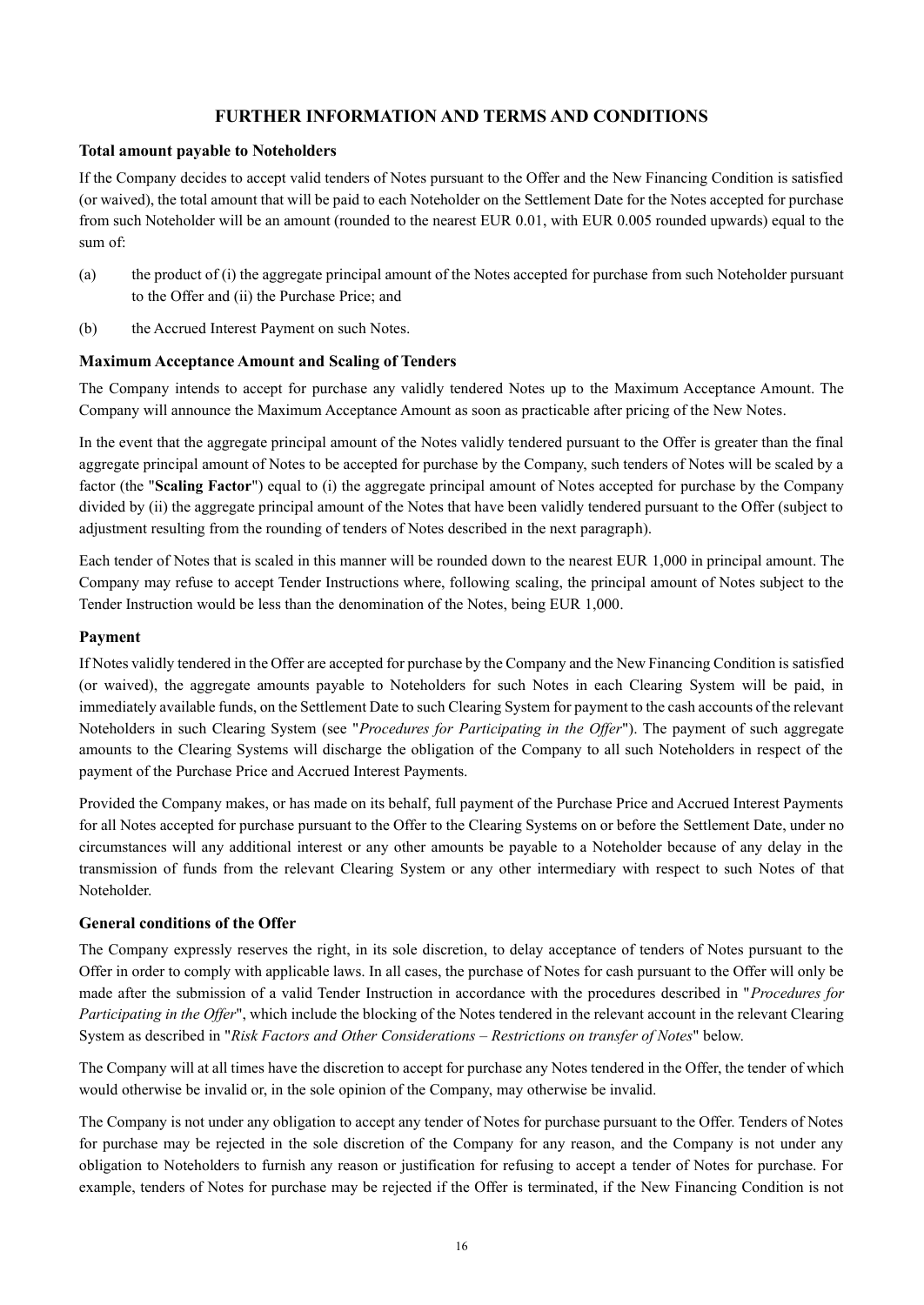satisfied (or waived), if the Offer does not comply with the relevant requirements of a particular jurisdiction or for any other reason.

Notes that are not successfully tendered for purchase pursuant to the Offer will remain outstanding.

Noteholders are advised that the Company may, in its sole discretion, accept tenders of Notes pursuant to the Offer on more than one date if the Offer is extended or re-opened.

The failure of any person to receive a copy of this Tender Offer Memorandum or any announcement made or notice issued in connection with the Offer shall not invalidate any aspect of the Offer. No acknowledgement of receipt of any Tender Instruction and/or other documents will be given by the Company or the Tender Agent.

## **Costs and Expenses**

Any charges, costs and expenses incurred by the Noteholders or any intermediary in connection with the Offer shall be borne by such Noteholder. No brokerage costs are being levied by the Dealer Managers or the Tender Agent. Noteholders should check whether their brokers, custodians or other intermediaries will assess fees.

### **Announcements**

Unless stated otherwise, announcements in connection with the Offer will be made by the Company by the delivery of notices to the Clearing Systems for communication to Direct Participants and publication on the website of the Luxembourg Stock Exchange (*www.bourse.lu*). Such announcements may also be made (a) on the relevant Reuters Insider Screen and/or (b) by the issue of a press release to a Notifying News Service. Copies of all such announcements, press releases and notices can also be obtained upon request from the Tender Agent, the contact details for which are on the last page of this Tender Offer Memorandum. Significant delays may be experienced where notices are delivered to the Clearing Systems and Noteholders are urged to contact the Tender Agent for the relevant announcements during the course of the Offer. In addition, Noteholders may contact the Dealer Managers for information using the contact details on the last page of this Tender Offer Memorandum.

## **Governing law and submission to jurisdiction**

The Offer, each Tender Instruction, any purchase of Notes pursuant to the Offer, any payment of any amounts pursuant to the Offer and any non-contractual obligations arising out of or in connection with the Offer, shall be governed by the laws of the Federal Republic of Germany, excluding the conflict of law rules of the German international private law insofar as such rules would lead to the application of foreign law. By submitting a Tender Instruction, the relevant Noteholder irrevocably and unconditionally agrees for the benefit of the Company, the Dealer Managers and the Tender Agent that the competent courts in Frankfurt am Main are to have the non-exclusive jurisdiction to settle any disputes that may arise out of or in connection with the Offer, each Tender Instruction, any purchase of the Notes pursuant to the Offer and any payment of any amounts pursuant to the Offer (including any disputes relating to any non-contractual obligations arising out of or in connection with the Offer) and that, accordingly, any suit, action or proceedings arising out of or in connection with the foregoing may be brought in such courts.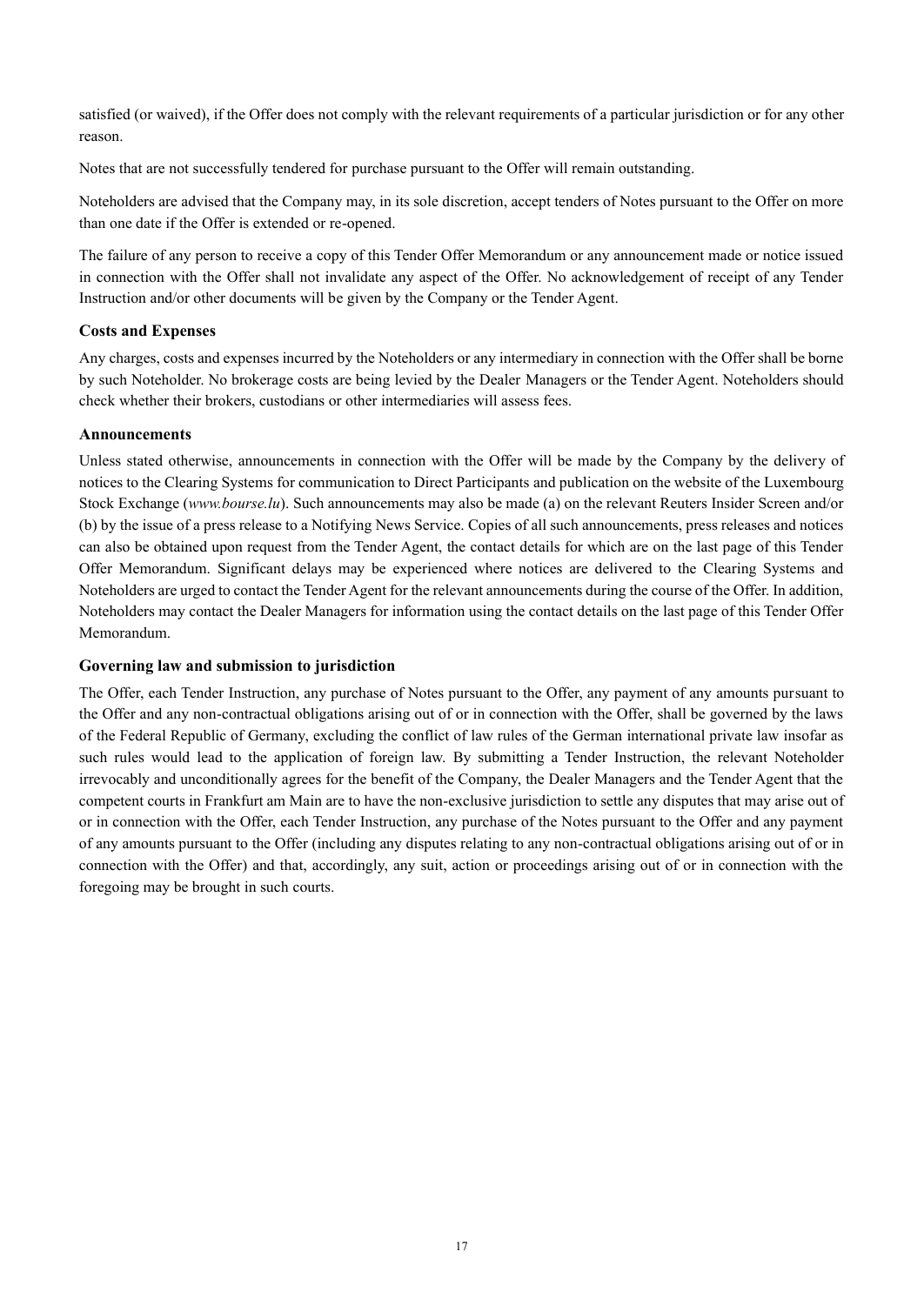## **RISK FACTORS AND OTHER CONSIDERATIONS**

*Before making a decision whether to tender Notes pursuant to the Offer, Noteholders should carefully consider all of the information in this Tender Offer Memorandum and, in particular, the following factors.*

*Any investment decision to purchase any New Notes should be made solely on the basis of the information contained in the Prospectus prepared in connection therewith. Noteholders who may wish to subscribe for New Notes should also carefully consider all of the information in the Prospectus, including the risk factors therein.*

## **Uncertainty as to the trading market for Notes not purchased**

Although the Notes that are not validly tendered by Noteholders or accepted for purchase by the Company will continue to be admitted to the Official List and to trading on the regulated market of the Luxembourg Stock Exchange, to the extent tenders of Notes in the Offer are accepted by the Company and the Offer is completed, the trading markets for the Notes that remain outstanding following such completion may be significantly more limited. Such remaining Notes may command a lower price than a comparable issue of securities with greater market liquidity. A reduced market value and liquidity may also make the trading price of such remaining Notes more volatile. As a result, the market price for such Notes that remain outstanding after the completion of the Offer may be adversely affected as a result of the Offer. None of the Company, the Dealer Managers or the Tender Agent (or any of their respective affiliates) has any duty to make a market in any such remaining Notes.

#### **Uncertainty as to future price of the Notes**

The price at which the Notes that remain outstanding trade following the Offer may be influenced by future developments and/or announcements, both positive and negative, regarding the Company. If, following the Offer, there are positive or negative developments and/or announcements regarding the Company, and the price at which the Notes trade is affected in a positive or negative way, a decision to tender or not to tender Notes as part of the Offer may be detrimental to Noteholders.

### **Tenders of Notes by Sanctions Restricted Persons will not be accepted**

A Noteholder or a beneficial owner of the Notes who is, or who is believed by the Company to be, a Sanctions Restricted Person (as defined herein) may not participate in any Offer. No steps taken by a Sanctions Restricted Person to tender any or all of its Notes for purchase pursuant to any Offer will be accepted by the Company and such Sanctions Restricted Person will not be eligible to receive the relevant Purchase Price or any Accrued Interest Payment in any circumstances.

#### **No obligation to accept tenders of Notes for purchase and New Financing Condition**

The Company is not under any obligation to accept any tender of Notes for purchase pursuant to the Offer. Tenders of Notes for purchase may be rejected in the sole discretion of the Company for any reason, and the Company is not under any obligation to Noteholders to furnish any reason or justification for refusing to accept a tender of Notes for purchase. For example, tenders of Notes for purchase may be rejected if the Offer is terminated, if the New Financing Condition is not satisfied (or waived), if the Offer does not comply with the relevant requirements of a particular jurisdiction or for any other reason.

## **Responsibility for complying with the procedures of the Offer**

Noteholders are responsible for complying with all of the procedures for tendering Notes pursuant to the Offer (including the submission of Tender Instructions). None of the Company, the Dealer Managers or the Tender Agent assumes any responsibility for informing any Noteholder of irregularities with respect to such Noteholder's participation in the Offer including any errors or other irregularities, manifest or otherwise, in any Tender Instruction.

## **No assurance of priority allocation in New Notes**

Whilst, when considering allocations of New Notes, the Company may at its sole discretion elect to give preference to those investors who have, prior to the allocation of the New Notes, either tendered or given a firm indication to the Company or the Dealer Managers that it intends to tender its Notes pursuant to the Offer, it is not obliged to allocate New Notes to an investor which has validly tendered or indicated an intention to tender Notes pursuant to the Offer. If any New Notes are allocated to an investor which has validly tendered its Notes, the principal amount of New Notes so allocated may be less or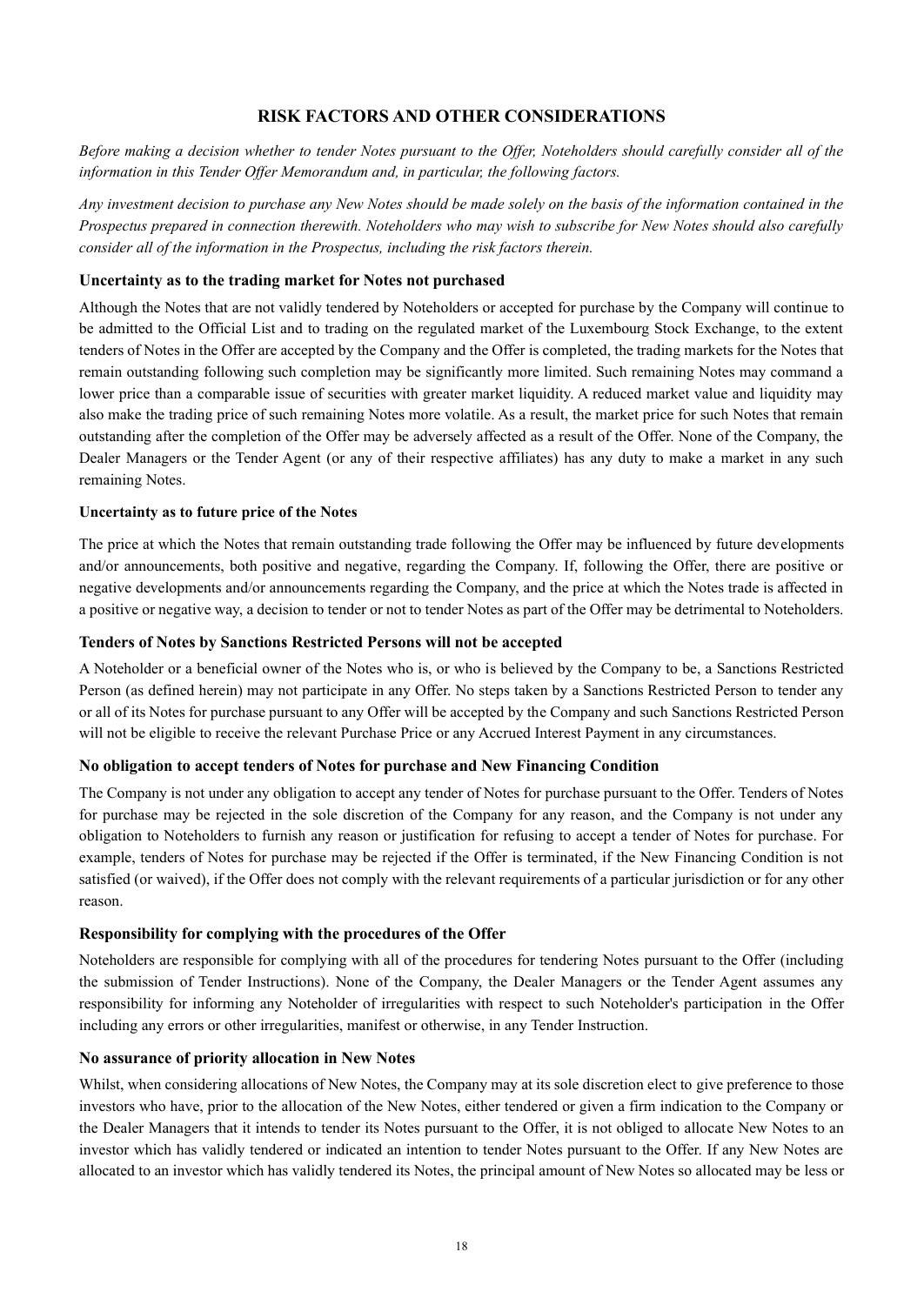more than the principal amount of Notes tendered by such holder and accepted by the Company pursuant to the Offer. If a Noteholder validly tenders Notes pursuant to the Offer, such Notes will remain subject to such tender and the conditions of the Offer as set out in this Tender Offer Memorandum, including the blocking of such Notes, irrespective of whether that Noteholder receives all, part or none of any allocation of New Notes for which it has applied.

### **Separate settlement**

Payment under the Offer and the issue of New Notes are subject to separate settlement processes, and the Settlement Date for the Offer is expected to fall on or after the settlement date for the issue of the New Notes. Noteholders who subscribe for New Notes may be required to make payment for such New Notes prior to receiving any payment pursuant to the Offer.

#### **Completion, termination and amendment**

Until the Company (i) announces whether it has decided to accept valid tenders of Notes pursuant to the Offer and (ii) determines (in its sole discretion) that the New Financing Condition has been satisfied (or waived), no assurance can be given that the Offer will be completed. Notes that are not successfully tendered for purchase pursuant to the Offer will remain outstanding.

In addition, subject to applicable law and as provided in this Tender Offer Memorandum, the Company may, in its sole discretion, extend, re-open, amend or terminate the Offer at any time before such announcement and may, in its sole discretion, waive any of the conditions to the Offer either before or after such announcement.

### **Tender Instructions irrevocable**

Tender Instructions will be irrevocable except in the limited circumstances described in "*Amendment and Termination*".

### **Compliance with offer and distribution restrictions**

Noteholders are referred to the offer and distribution restrictions in "*Offer and Distribution Restrictions*" and the agreements, acknowledgements, representations, warranties and undertakings in "*Procedures for Participating in the Offer*", which Noteholders will be deemed to make on submission of a Tender Instruction. Non-compliance with these could result in, among other things, the unwinding of trades and/or heavy penalties.

#### **Responsibility to consult advisers**

Each Noteholder is solely responsible for making its own independent appraisal of all matters as such Noteholder deems appropriate (including those relating to the Offer, the Company, the Notes and, if applicable, the New Notes) and each Noteholder must make its own decision as to whether to tender any or all of its Notes for purchase pursuant to the Offer.

Noteholders should consult their own tax, accounting, financial and legal advisers regarding the suitability to themselves of the tax or accounting consequences of participating in the Offer, including (if applicable) any disposal of Notes and any investment in any New Notes.

None of the Company, the Dealer Managers, the Tender Agent, or any director, officer, employee, agent, adviser or affiliate of any such person, is acting for any Noteholder, or will be responsible to any Noteholder for providing any protections which would be afforded to its clients or for providing advice in relation to the Offer, and accordingly none of the Company, the Dealer Managers, the Tender Agent, or any director, officer, employee, agent, adviser or affiliate of any such person has made or will make any assessment of the merits and risks of the Offer or of the impact of the Offer on the interests of the Noteholders either as a class or as individuals, and none of them makes any recommendation as to whether Noteholders should tender Notes in the Offer.

#### **Restrictions on transfer of Notes**

When considering whether to participate in the Offer, Noteholders should take into account that restrictions on the transfer of Notes by Noteholders will apply from the time of submission of Tender Instructions. A Noteholder will, on submitting a Tender Instruction, agree that its Notes will be blocked in the relevant account in the relevant Clearing System from the date the relevant Tender Instruction is submitted until the earlier of (i) the time of settlement on the Settlement Date and (ii) the date of any termination of the Offer (including where such Notes are not accepted by the Company for purchase) or on which the Tender Instruction is revoked, in the limited circumstances in which such revocation is permitted.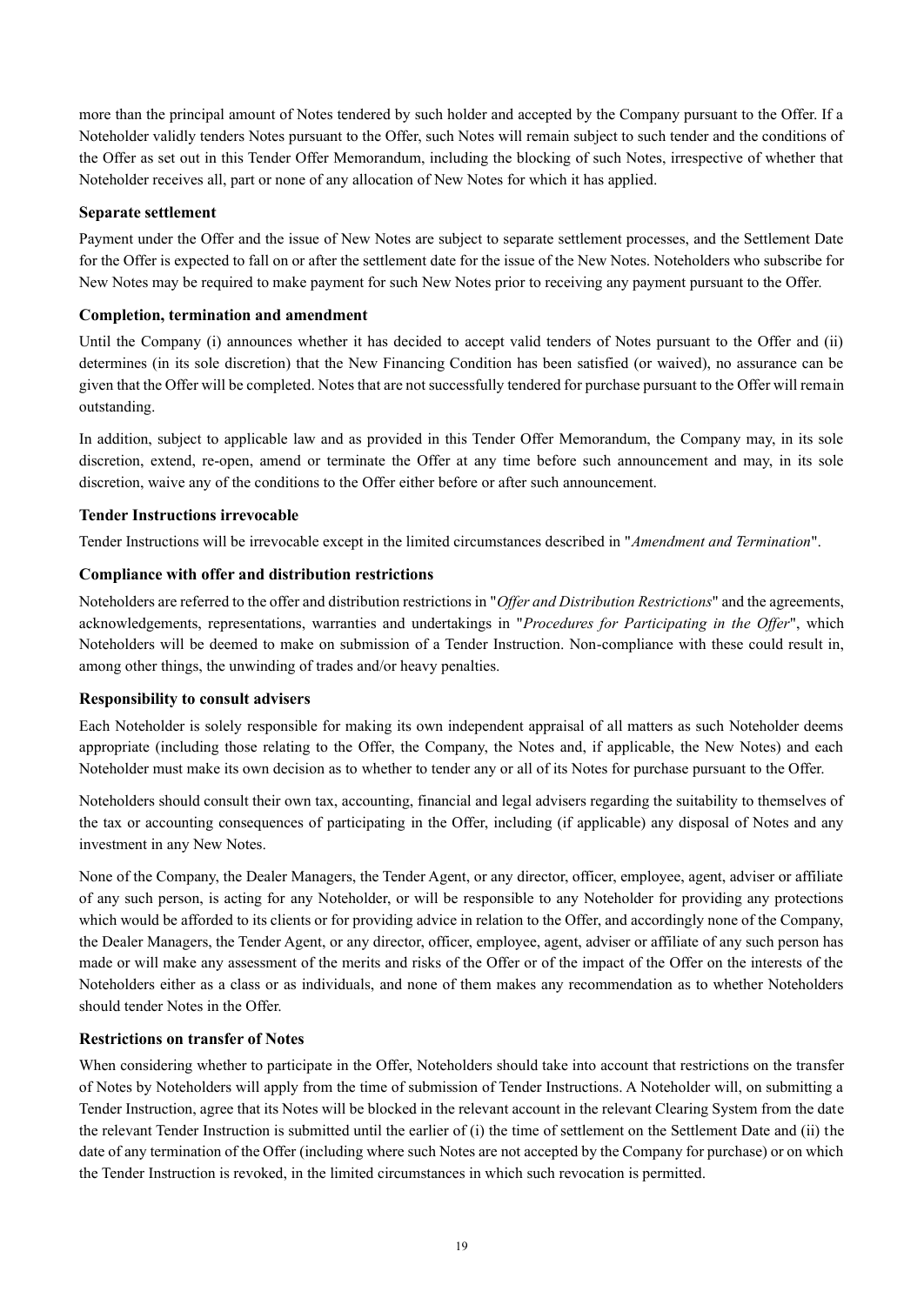## **Costs incurred in blocking the Notes**

Fees, if any, which may be charged by the relevant Clearing System to a Direct Participant (or by any custodian or other intermediary to a Noteholder) in connection with the blocking (or unblocking) of the relevant Notes or otherwise must be borne by such Direct Participant (or such Noteholder) or as otherwise agreed between the relevant Direct Participant (or intermediary) and Noteholder. For the avoidance of doubt, Direct Participants, intermediaries and Noteholders shall have no recourse to the Company, the Dealer Managers or the Tender Agent with respect to such costs.

#### **Other purchases or redemption of the Notes**

Whether or not the Offer is completed, the Company, the Dealer Managers and the Tender Agent may, to the extent permitted by applicable law, continue to acquire, from time to time during or after the Offer, Notes other than pursuant to the Offer, including through open market purchases and privately negotiated transactions, tender offers, exchange offers or otherwise, upon such terms and at such prices as they may determine. The Company to the extent permitted by applicable law, as well as the Dealer Managers and the Tender Agent may acquire further Notes after the Offer has expired or lapsed, whether in the market or otherwise. In addition, the Company may also redeem any outstanding Notes in accordance with their terms and conditions.

The prices at which any outstanding Notes may be subsequently purchased or redeemed may be more or less than the price to be paid pursuant to the Offer and could be for cash or other consideration or otherwise on terms more or less favourable than those contemplated in the Offer.

## **Clean-up Call**

Pursuant to § 5(2) of the Terms and Conditions of the Notes, the Issuer may redeem the Notes, in whole but not in part, at its principal amount plus accrued and unpaid interest and any arrears of interest, if the Issuer has purchased or redeemed at least 80% of the originally issued aggregate principal amount of the Notes (the "**Clean-up Call**"). The Company reserves the right to exercise the Clean-up Call if the aggregate principal amount of Notes outstanding falls below the said threshold.

#### **Scaling of Tenders**

In the event that the aggregate principal amount of the Notes validly tendered pursuant to the Offer is greater than the final aggregate principal amount of Notes to be accepted for purchase by the Company, such tenders of Notes will be scaled by a factor (the "**Scaling Factor**") equal to (i) the aggregate principal amount of Notes accepted for purchase by the Company divided by (ii) the aggregate principal amount of the Notes that have been validly tendered pursuant to the Offer (subject to adjustment resulting from the rounding of tenders of Notes described in the next paragraph).

Each tender of Notes that is scaled in this manner will be rounded down to the nearest EUR 1,000 in principal amount. The Company may refuse to accept Tender Instructions where, following scaling, the principal amount of Notes subject to the Tender Instruction would be less than the denomination of the Notes, being EUR 1,000.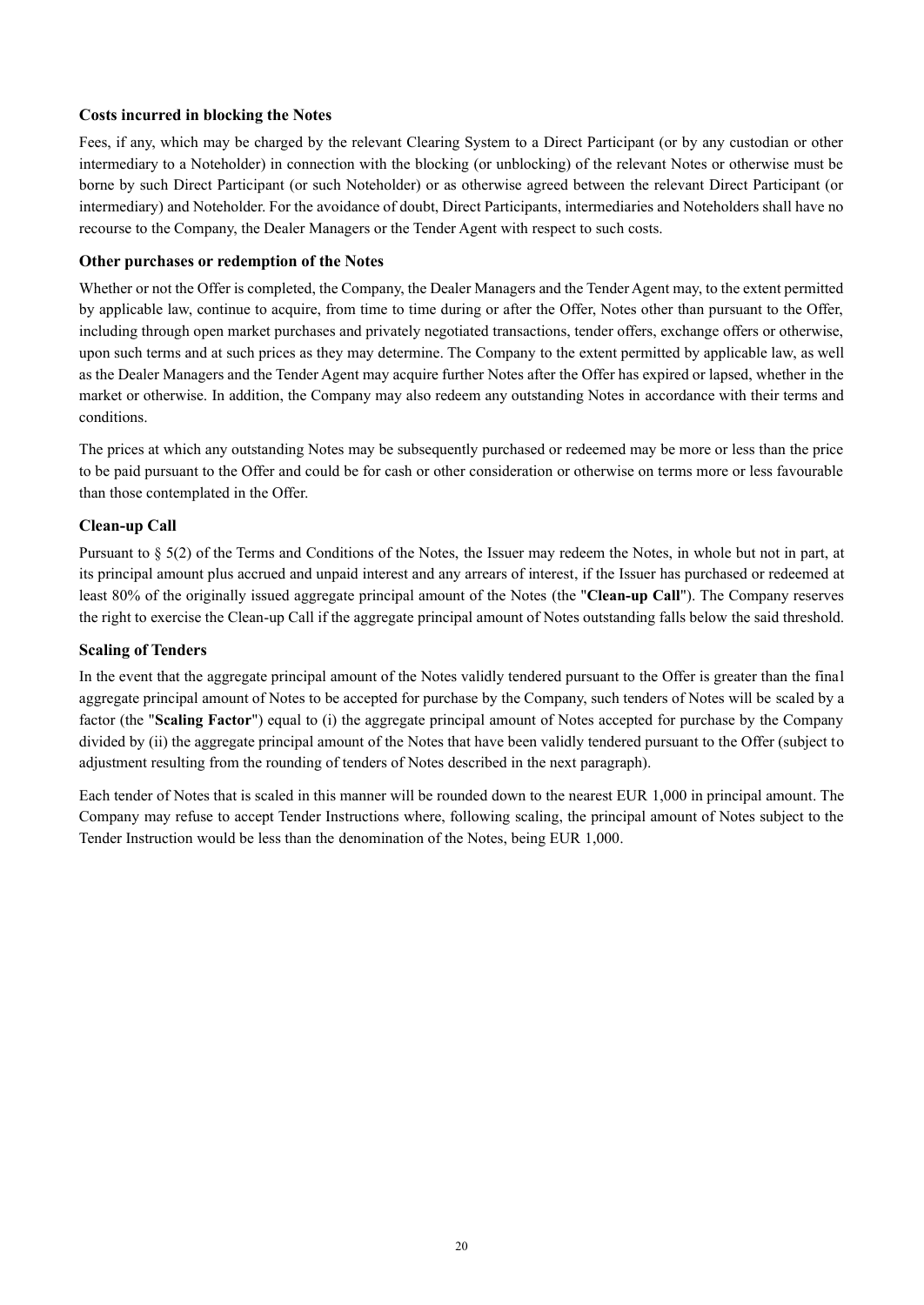## **TAX CONSEQUENCES**

In view of the number of different jurisdictions where tax laws may apply to a Noteholder, this Tender Offer Memorandum does not discuss the tax consequences for Noteholders arising from the purchase of Notes by the Company pursuant to the Offer, the payment of the Purchase Price and the Accrued Interest Payment or any other amounts, or an investment in, holding of or disposition of Notes or New Notes. Noteholders are urged to consult their own professional advisers regarding these possible tax consequences under the laws of the jurisdictions that apply to them or to the sale of their Notes, acquisition of New Notes (if applicable) and the receipt pursuant to the Offer of the Purchase Price and the Accrued Interest Payment. Noteholders are liable for their own taxes and have no recourse to the Company, the Dealer Managers or the Tender Agent with respect to taxes arising in connection with the Offer.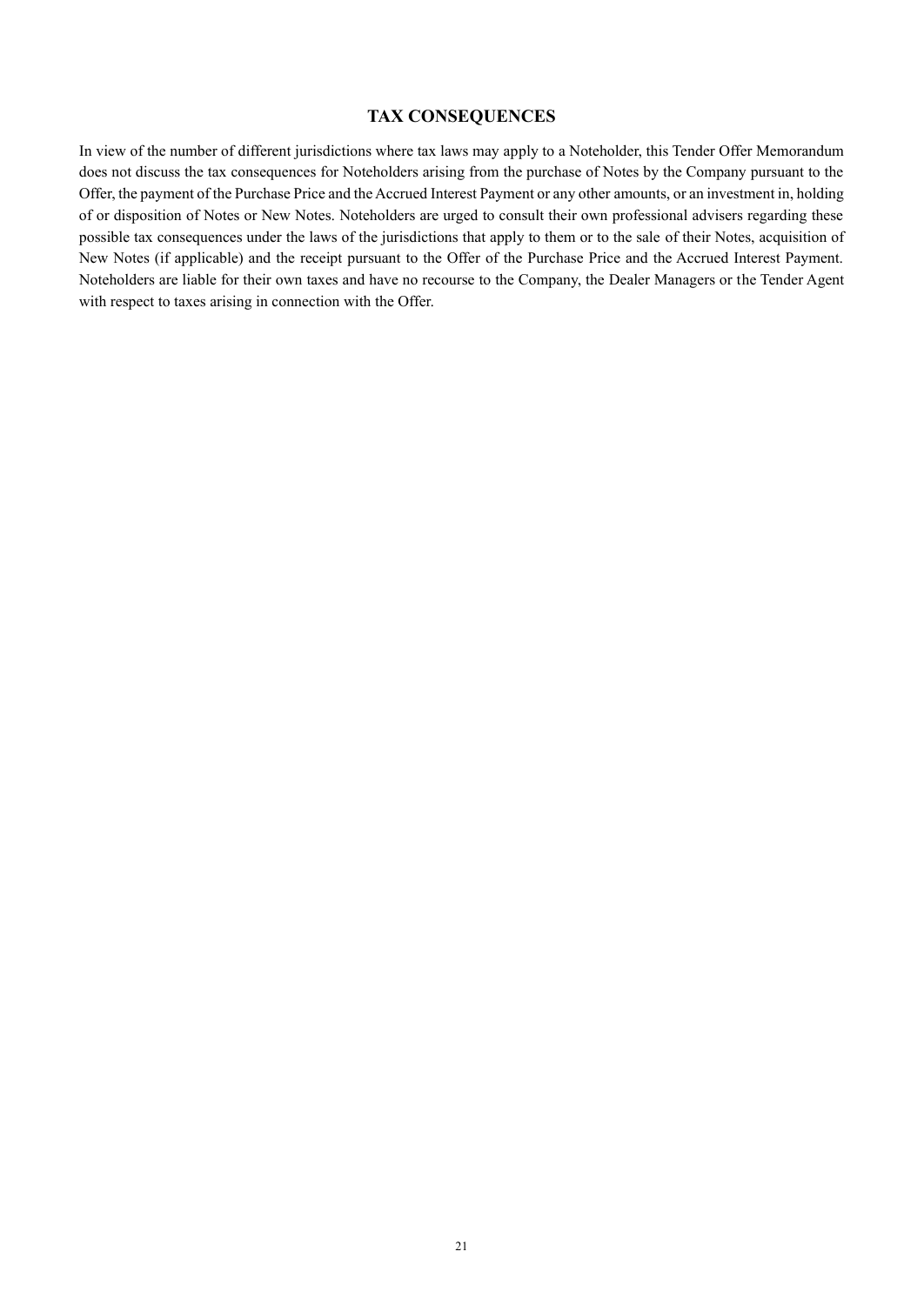## **PROCEDURES FOR PARTICIPATING IN THE OFFER**

*Noteholders who need assistance with respect to the procedures for participating in the Offer should contact the Tender Agent, the contact details for which are on the last page of this Tender Offer Memorandum.*

#### **Summary of Action to be Taken**

The Company will only accept tenders of Notes for purchase pursuant to the Offer which are made by way of the submission of valid Tender Instructions in accordance with the procedures set out in this section "*Procedures for Participating in the Offer*".

To tender Notes for purchase pursuant to the Offer, a Noteholder should deliver, or arrange to have delivered on its behalf, via the relevant Clearing System and in accordance with the requirements of such Clearing System, a valid Tender Instruction that is received by the Tender Agent by the Expiration Deadline.

Tender Instructions must be submitted in respect of a minimum principal amount of Notes of no less than EUR 1,000.

*Noteholders are advised to check with any bank, securities broker or other intermediary through which they hold Notes when such intermediary would need to receive instructions from a Noteholder in order for that Noteholder to be able to participate in, or (in the limited circumstances in which revocation is permitted) revoke their instruction to participate in, the Offer by the deadlines specified in this Tender Offer Memorandum. The deadlines set by any such intermediary and each Clearing System for the submission and revocation of Tender Instructions will be earlier than the relevant deadlines specified in this Tender Offer Memorandum.*

#### **Tender Instructions**

The tendering of Notes in the Offer will be deemed to have occurred upon receipt by the Tender Agent from the relevant Clearing System, by the Expiration Deadline, of a valid Tender Instruction submitted in accordance with the requirements of such Clearing System. The receipt of such Tender Instruction by the relevant Clearing System will be acknowledged in accordance with the standard practices of such Clearing System and will result in the blocking of the relevant Notes in the Noteholder's account with the relevant Clearing System so that no transfers may be effected in relation to such Notes from the date the relevant Tender Instruction is submitted until the earlier of (i) the time of settlement on the Settlement Date and (ii) the date of any termination of the Offer (including where such Notes are not accepted by the Company for purchase) or on which the Tender Instruction is revoked, in the limited circumstances in which such revocation is permitted.

Noteholders must take the appropriate steps through the relevant Clearing System so that no transfers may be effected in relation to such blocked Notes at any time after the date of submission of such Tender Instruction, in accordance with the requirements of the relevant Clearing System and the deadlines required by such Clearing System. By blocking such Notes in the relevant Clearing System, each Direct Participant will be deemed to consent to have the relevant Clearing System provide details concerning such Direct Participant's identity to the Tender Agent (and for the Tender Agent to provide such details to the Company, the Dealer Managers and to their respective legal advisers).

## **Only Direct Participants may submit Tender Instructions. Each Noteholder that is not a Direct Participant must arrange for the Direct Participant through which such Noteholder holds its Notes to submit a valid Tender Instruction on its behalf to the relevant Clearing System before the deadlines specified by the relevant Clearing System (which will be earlier than the deadlines specified in this Tender Offer Memorandum).**

It is a term of the Offer that Tender Instructions are irrevocable except in the limited circumstances described in "*Amendment and Termination*". In such circumstances, Tender Instructions may be revoked by a Noteholder, or the relevant Direct Participant on its behalf, by submitting a valid electronic revocation instruction to the relevant Clearing System. To be valid, such instruction must specify the Notes to which the original Tender Instruction related, the securities account to which such Notes are credited and any other information required by the relevant Clearing System.

#### **Noteholders' Representations, Warranties and Undertakings**

By submitting a valid Tender Instruction to the relevant Clearing System in accordance with the standard procedures of such Clearing System, each Noteholder whose Notes are the subject of such Tender Instruction shall, and any Direct Participant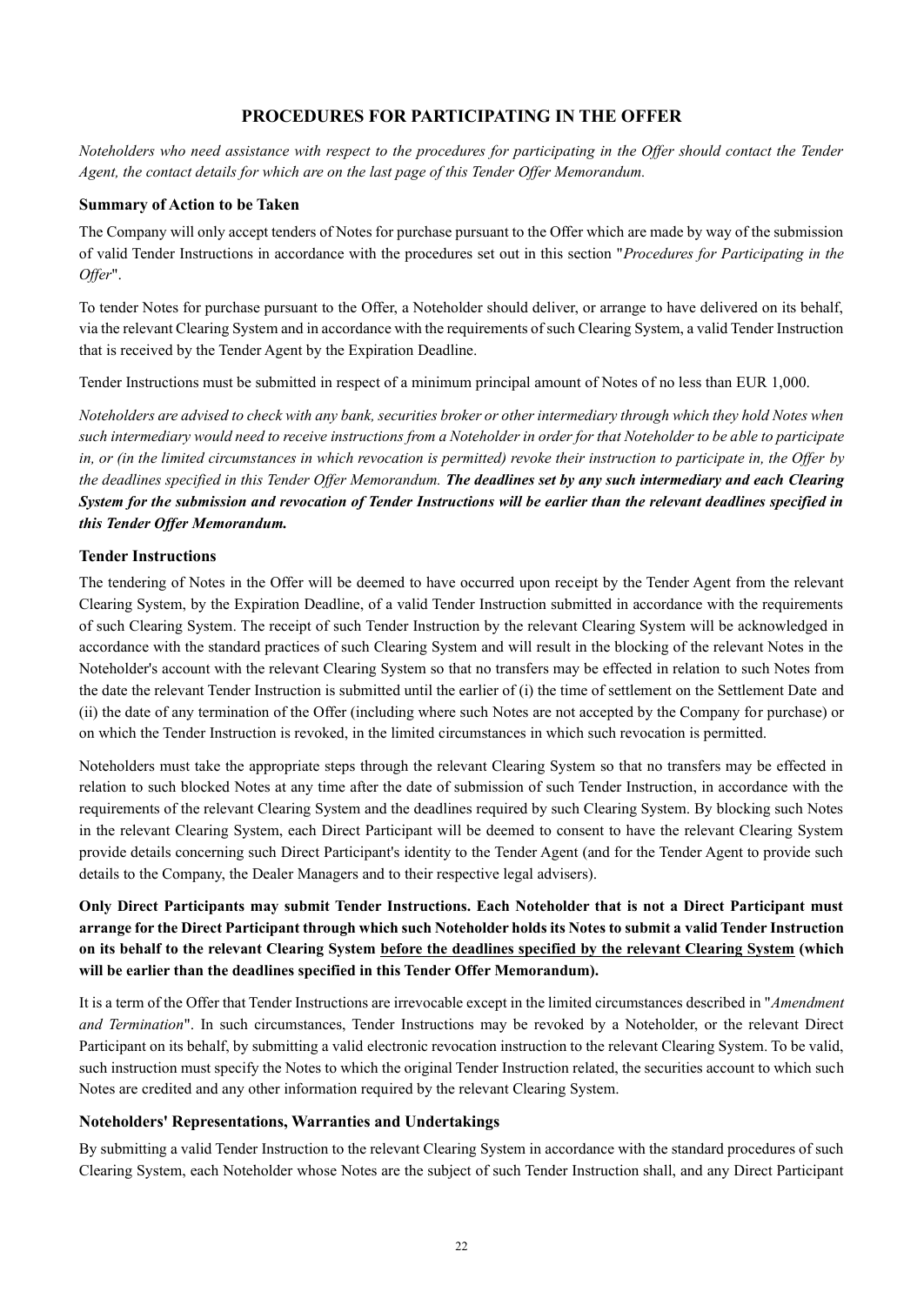submitting such Tender Instruction on behalf of such Noteholder(s) shall in respect of itself and each such Noteholder, be deemed to agree, and acknowledge, represent, warrant and undertake, to the Company, each of the Dealer Managers and the Tender Agent the following at the time of submission of the Tender Instruction, the Expiration Deadline and the time of settlement on the Settlement Date (if a Noteholder or Direct Participant is unable to make any such agreement or acknowledgement or give any such representation, warranty or undertaking, such Noteholder or Direct Participant should contact the Tender Agent immediately):

- (a) it has received the Tender Offer Memorandum, and has reviewed and accepts the offer and distribution restrictions, terms, conditions, risk factors and other considerations of the Offer, all as described in this Tender Offer Memorandum, and it is assuming all the risks inherent in participating in the Offer and has undertaken an appropriate analysis of the implications of the Offer without reliance on the Company, the Dealer Managers or the Tender Agent;
- (b) by blocking the relevant Notes in the relevant Clearing System, it will be deemed to consent, in the case of a Direct Participant, to have such Clearing System provide details concerning its identity to the Tender Agent (and for the Tender Agent to provide such details to the Company and the Dealer Managers, and their respective legal advisers);
- (c) upon the terms and subject to the conditions of the Offer, it tenders for purchase in the Offer the principal amount of Notes blocked, or to be blocked, as the case may be, in its account in the relevant Clearing System and, subject to and effective on such purchase by the Company, it renounces all right, title and interest in and to all such Notes purchased by or at the direction of the Company and waives and releases any rights or claims it may have against the Company with respect to any such Notes and the Offer;
- (d) it acknowledges that, if the Notes tendered for purchase are accepted by the Company and the New Financing Condition is satisfied (or waived), (i) the Purchase Price and the Accrued Interest Payment will be paid in Euro, (ii) such cash amounts will be deposited by or on behalf of the Company with the Clearing Systems on the Settlement Date and (iii) on receipt of such cash amounts, the Clearing Systems will make payments promptly to the accounts in the Clearing Systems of the relevant Noteholders;
- (e) it accepts that settlement of the Offer is conditional upon the satisfaction (or waiver by the Company) of the New Financing Condition;
- (f) the submission of a Tender Instruction does not guarantee such Noteholder any allocation of New Notes, if issued, and whether or not such Noteholder receives an allocation of New Notes, if issued, and if so, the aggregate principal amount of New Notes, shall be at the sole and absolute discretion of the Company;
- (g) it agrees to ratify and confirm each and every act or thing that may be done or effected by the Company, any of its directors or any person nominated by the Company in the proper exercise of his or her powers and/or authority hereunder;
- (h) it agrees to do all such acts and things as shall be necessary and execute any additional documents deemed by the Company to be desirable, in each case to complete the transfer of the relevant Notes to the Company or its nominee against payment to it of the Purchase Price and the Accrued Interest Payment for such Notes and/or to perfect any of the authorisations expressed to be given hereunder;
- (i) it has observed the laws of all relevant jurisdictions; obtained all requisite governmental, exchange control or other required consents; complied with all requisite formalities; and paid, or will pay any issue, transfer or other taxes or requisite payments due from it in each respect in connection with any offer or acceptance in any jurisdiction and that it has not taken or omitted to take any action in breach of the terms of the Offer or which will or may result in the Company, the Dealer Managers, the Tender Agent, or any other person acting in breach of the legal or regulatory requirements of any such jurisdiction in connection with the Offer;
- (j) all authority conferred or agreed to be conferred pursuant to its acknowledgements, agreements, representations, warranties and undertakings, and all of its obligations shall be binding upon its successors, assigns, heirs, executors, trustees in bankruptcy and legal representatives, and shall not be affected by, and shall survive, its death or incapacity;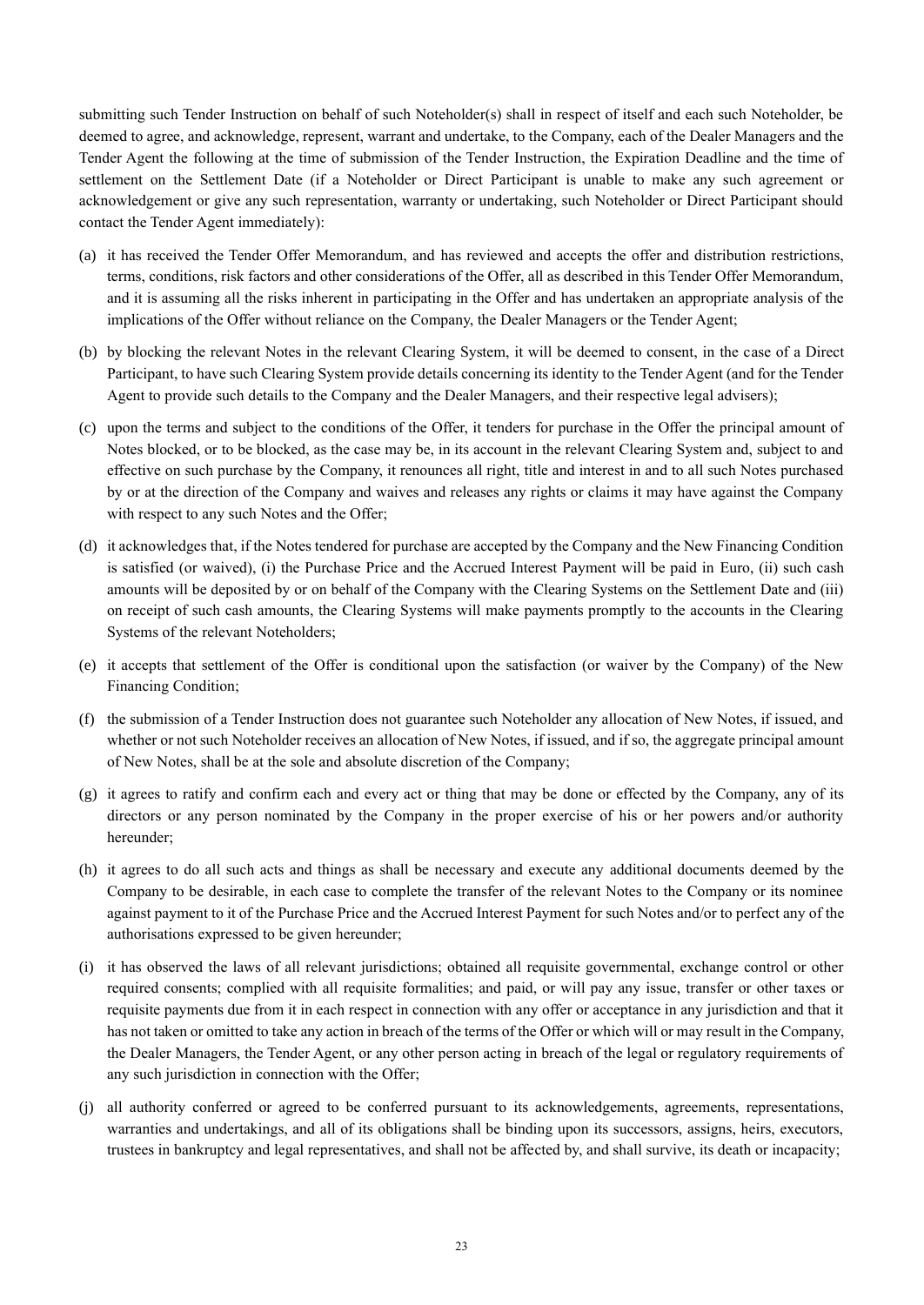- (k) no information has been provided to it by the Company, the Dealer Managers or the Tender Agent, or any of their respective directors, officers, employees, agents, advisers or affiliates, with regard to the tax consequences for Noteholders arising from the purchase of Notes by the Company pursuant to the Offer and the receipt by the Noteholder of the Purchase Price and Accrued Interest Payment, and it acknowledges that it is solely liable for any taxes and similar or related payments imposed on it under the laws of any applicable jurisdiction as a result of its participation in the Offer and agrees that it will not and does not have any right of recourse (whether by way of reimbursement, indemnity or otherwise) against the Company, the Dealer Managers or the Tender Agent, or any of their respective directors, officers, employees, agents, advisers or affiliates, or any other person in respect of such taxes and payments;
- (l) it has had access to such financial and other information concerning the Notes and, if applicable, the New Notes, and has consulted with its own legal, regulatory, tax, business, investment, financial and accounting advisers, as it deems necessary or appropriate in order to make an informed decision with respect to its tendering of Notes for purchase in the Offer; it is not relying on any communication (written or oral) made by any party involved in the Offer or any such party's affiliates as constituting a recommendation to tender Notes in the Offer;
- (m) it is able to bear the economic risks of participating in the Offer;
- (n) it is not a person to whom it is unlawful to make an invitation pursuant to the Offer under applicable securities laws, it has not distributed or forwarded this Tender Offer Memorandum or any other documents or materials relating to the Offer to any such person(s) and it has (before submitting, or arranging for the submission on its behalf, as the case may be, of the Tender Instruction in respect of the Notes it is tendering for purchase) complied with all laws and regulations applicable to it for the purposes of its participation in the Offer;
- (o) either
	- (i) (A) it is the beneficial owner of the Notes being tendered in the Offer, (B) it did not receive in the United States a copy of this Tender Offer Memorandum or any other document or information related to the Offer and did not send any such document or information into the United States, (C) it has not used, directly or indirectly, the mails of, or a means of communication or other means or instrumentality of commerce or the facilities of a United States securities exchange in relation to the Offer, and (D) it is located and resident outside the United States and it is participating in the Offer from outside the United States; or
	- (ii) (A) it is acting on behalf of the beneficial owner of the Notes being tendered in the Offer on a nondiscretionary basis and has been duly authorised to so act and (B) such beneficial owner has confirmed to it and has authorised it to represent that such beneficial owner did not receive in the United States a copy of this Tender Offer Memorandum or any other document or information related to the Offer and that it did not send any such document or information into the United States, (C) such beneficial owner has not used, directly or indirectly, the mails of, or a means of communication or other means or instrumentality of commerce or the facilities of a United States securities exchange in relation to the Offer and (D) such beneficial owner is located and resident outside the United States and it is participating in the Offer from outside the United States;
- (p) it is not located or resident in Italy or, if it is located in Italy, it is an authorised person or is tendering Notes through an authorised person (such as an investment firm, bank or financial intermediary permitted to conduct such activities in Italy in accordance with the Legislative Decree No. 58 of 24 February 1998, as amended, *Commissione Nazionale per le Società e la Borsa* ("**CONSOB**") Regulation No. 20307 of 13 February 2018, as amended from time to time, and Legislative Decree No. 385 of 1 September 1993, as amended) and in compliance with applicable laws and regulations or with requirements imposed by CONSOB or any other Italian authority;
- (q) it is not located or resident in the United Kingdom or, if it is located or resident in the United Kingdom, it is a person falling within the definition of investment professionals (as defined in Article 19(5) of the Financial Promotion Order) or within Article 43 of the Financial Promotion Order, or to whom this Tender Offer Memorandum and any other documents or materials relating to the Offer may otherwise lawfully be communicated in accordance with the Financial Promotion Order;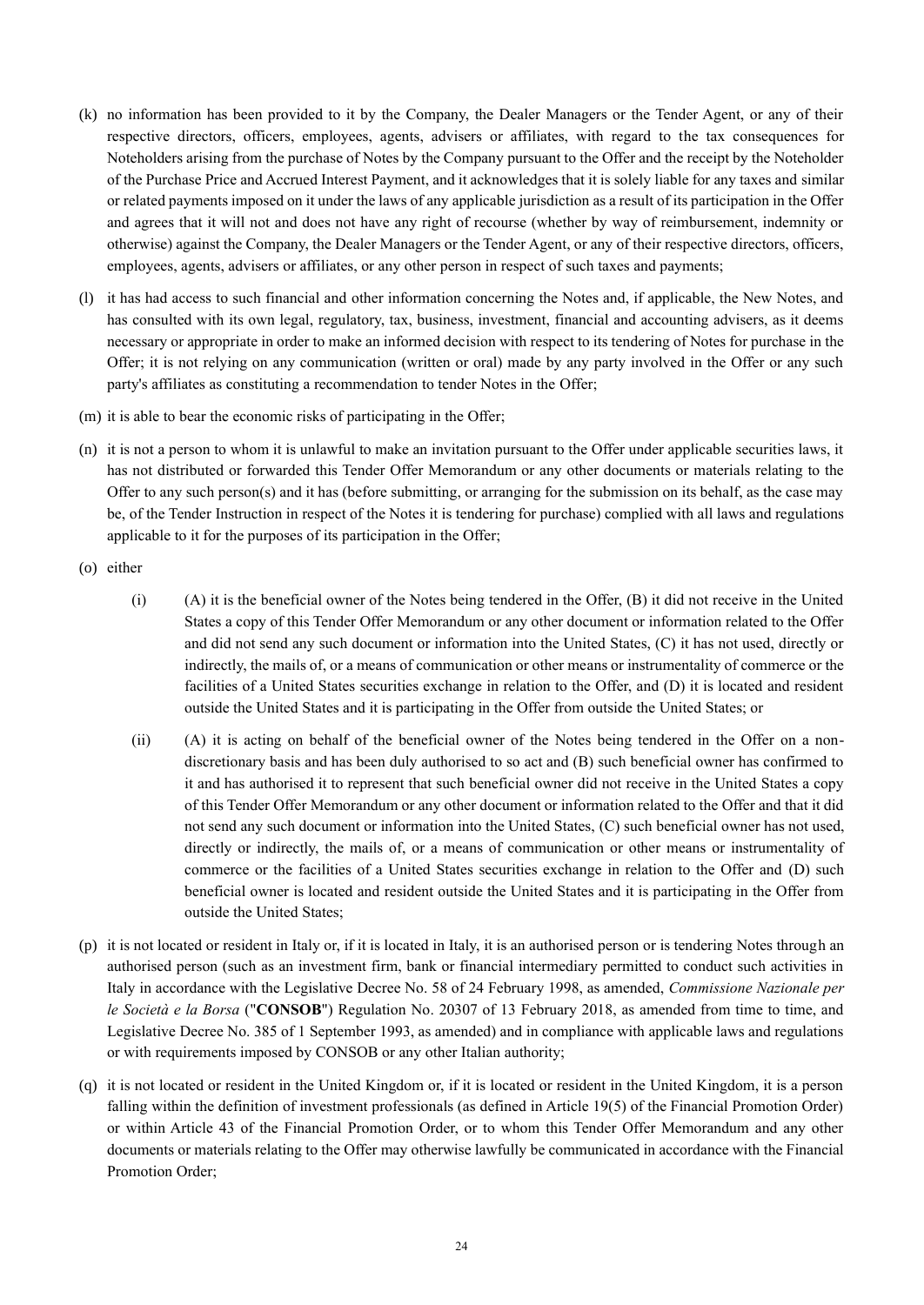- (r) it is not located or resident in France or, if it is located or resident in France, it is a (i) provider of investment services relating to portfolio management for the account of third parties (*personnes fournissant le service d'investissement de gestion de portefeuille pour compte de tiers*) and/or (ii) qualified investor (*investisseur qualifié*), other than an individual, acting for its own account (all as defined in, and in accordance with, Articles L.411-1, L.411-2 and D.411-1 of the French *Code monétaire et financier*);
- (s) it is not located or resident in Belgium or, if it is located or resident in Belgium, it is a qualified investor, in the sense of Article 10 of the Belgian Law of 16 June 2006 on the public offer of placement instruments and the admission to trading of placement instruments on regulated markets, acting on its own account;
- <span id="page-26-0"></span>(t) it is not a Sanctions Restricted Person;
- (u) it has full power and authority to tender the Notes it has tendered in the Offer, it will not transfer any beneficial interest in any such Notes to any other person (other than pursuant to the Offer) from the date of submission of the relevant Tender Instruction until the time of settlement on the Settlement Date or until any revocation of the relevant Tender Instruction (in the limited circumstances in which revocation is permitted) and, if such Notes are accepted for purchase by the Company such Notes will be transferred to, or to the order of, the Company with full title free from all liens, charges and encumbrances, not subject to any adverse claim and together with all rights attached to such Notes, and it will, upon request, execute and deliver any additional documents and/or do such other things deemed by the Company to be necessary or desirable to complete the transfer and cancellation of such Notes or to evidence such power and authority;
- (v) it holds and will hold, until the time of settlement on the Settlement Date, the Notes blocked in the relevant Clearing System and, in accordance with the requirements of, and by the deadline required by, such Clearing System, it has submitted, or has caused to be submitted, a Tender Instruction to such Clearing System to authorise the blocking of the tendered Notes with effect on and from the date of such submission so that, at any time pending the transfer of such Notes on the Settlement Date to the Company, or to its agent on its behalf, or until any revocation of such Tender Instruction (in the limited circumstances in which revocation is permitted) or termination of the Offer (including where such Notes are not accepted for purchase by the Company), no transfers of such Notes may be effected;
- (w) the terms and conditions of the Offer shall be deemed to be incorporated in, and form a part of, the relevant Tender Instruction which shall be read and construed accordingly, and that the information given by or on behalf of such Noteholder in the relevant Tender Instruction is true, accurate and not misleading and will remain true, accurate and not misleading in all respects at the time of the purchase of the Notes tendered on the Settlement Date;
- (x) it accepts that the Company is under no obligation to accept tenders of Notes for purchase pursuant to the Offer, and accordingly such tender may be accepted or rejected by the Company in its sole discretion and for any reason;
- (y) the acceptance for purchase by the Company of Notes tendered pursuant to any of the procedures described in this Tender Offer Memorandum will constitute a binding agreement between such Noteholder and the Company in accordance with the terms and subject to the conditions of the Offer;
- (z) it acknowledges that, in the event of a withdrawal or termination of the Offer by the Company, the Tender Instructions with respect to the relevant Notes will be deemed to be revoked, and the relevant Notes will be unblocked in the relevant Direct Participant's Clearing System account; and
- (aa) it acknowledges that the Company, the Dealer Managers and the Tender Agent will rely upon the truth and accuracy of the foregoing acknowledgements, agreements, representations, warranties, undertakings and directions and it shall indemnify the Company, the Dealer Managers and the Tender Agent against all and any losses, costs, claims, liabilities, expenses, charges, actions or demands which any of them may incur or which may be made against any of them as a result of any breach of any of the terms of, or any of the acknowledgements, agreements, representations, warranties, undertakings and/or directions given in connection with the Offer.

The representation, warranty and undertaking set out at paragraph [\(t\)](#page-26-0) above shall, other than when such representation, warranty and undertaking is made by a Noteholder (and, if applicable, the Direct Participant submitting the relevant Tender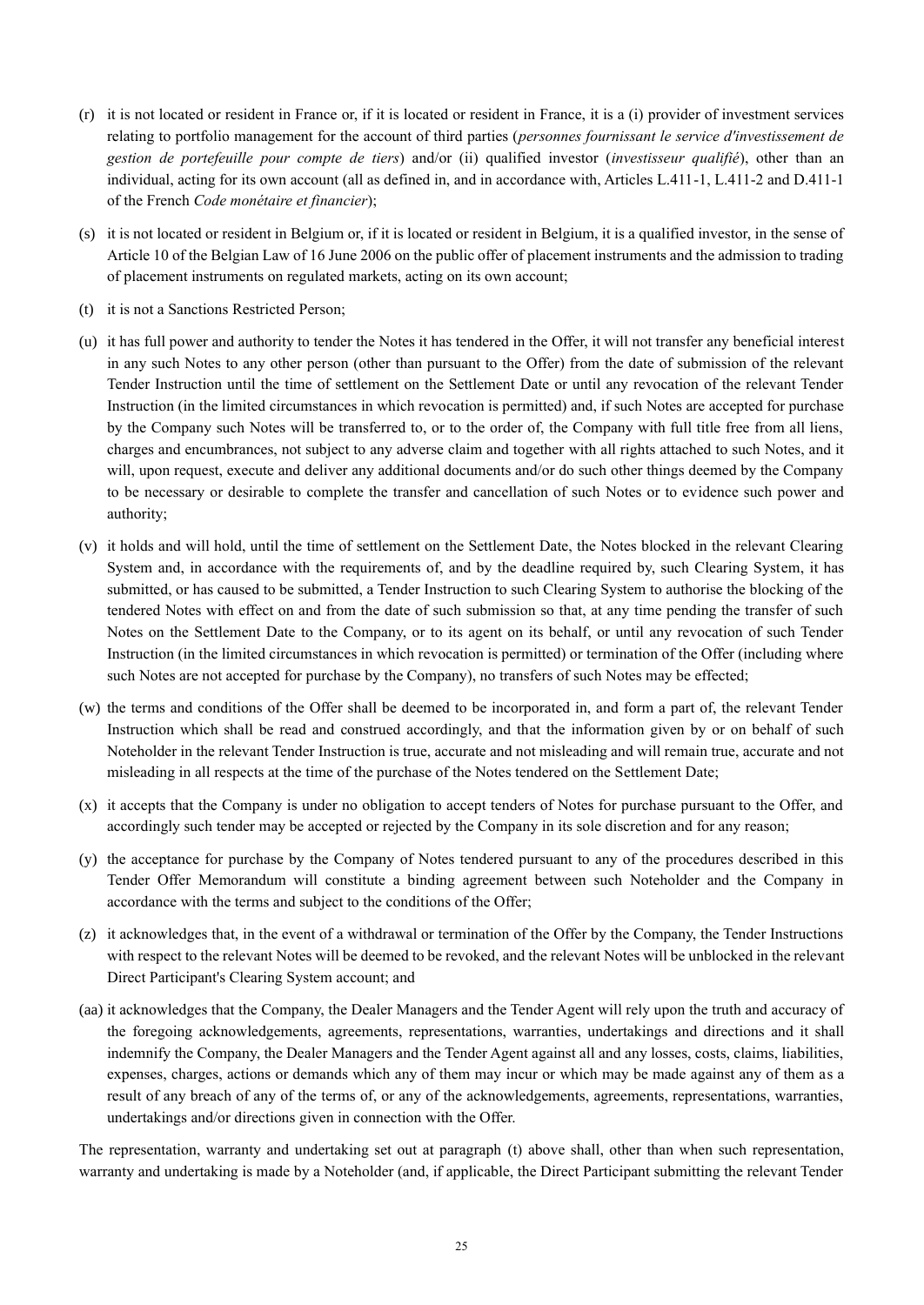Instruction on such Noteholder's behalf) at the time of submission of the relevant Tender Instruction, not apply if and to the extent that it is or would be or cause a breach or violation of (i) Section 7 of the German Foreign Trade Ordinance (§ 7 *Außenwirtschaftsverordnung* - AWV), (ii) any provision of Council Regulation (EC) No 2271/96 of 22 November 1996 (the "**EU Blocking Regulation**") and/or any law or regulation giving effect to and/or imposing penalties in respect of the EU Blocking Regulation, or (iii) any provision of Council Regulation (EC) No 2271/96 as it forms part of the laws of the United Kingdom by virtue of the European Union (Withdrawal) Act 2018.

The receipt of a Tender Instruction by the relevant Clearing System will constitute instructions to debit the securities account of the relevant Direct Participant on the Settlement Date in respect of all of the Notes that the relevant Noteholder has validly tendered in the Offer, upon receipt by such Clearing System of an instruction from the Tender Agent for such Notes to be transferred to the specified account of the Company or its agent on its behalf and against payment by the Company of the Purchase Price and the Accrued Interest Payment for such Notes, subject to the automatic revocation of those instructions on the date of any termination of the Offer (including where such Notes are not accepted for purchase by the Company) or on the valid revocation of such Tender Instruction, in the limited circumstances in which such revocation is permitted as described in "*Amendment and Termination – Revocation Rights*", and subject to acceptance of the Offer by the Company and all other conditions of the Offer.

## **General**

### *Separate Tender Instructions*

A separate Tender Instruction must be completed on behalf of each beneficial owner.

### *Tenders and instructions other than in accordance with the procedures set out in this section will not be accepted*

Subject as set out under "*Irregularities*" below, the Company will only accept tenders of Notes in the Offer and Noteholders may only otherwise participate in the Offer by way of the submission of valid Tender Instructions in accordance with the procedures set out in this section "*Procedures for Participating in the Offer*".

### *Irrevocability*

The submission of a valid Tender Instruction in accordance with the procedures set out in this section "*Procedures for Participating in the Offer*" will be irrevocable (except in the limited circumstances described in "*Amendment and Termination – Revocation Rights*").

## *Irregularities*

All questions as to the validity, form, eligibility and valid revocation (including times of receipt) of any Tender Instruction or as to the revocation of any Tender Instruction will be determined by the Company in its sole discretion, which determination shall be final and binding.

The Company reserves the absolute right to reject any and all Tender Instructions or revocation instructions not in proper form or for which any corresponding agreement by the Company to accept would, in the opinion of the Company and its legal advisers, be unlawful. The Company also reserves the absolute right to waive any defects, irregularities or delay in the submission of any and all Tender Instructions or revocation instructions. The Company also reserves the absolute right to waive any such defect, irregularity or delay in respect of a particular tender of Notes, whether or not the Company elects to waive similar defects, irregularities or any delay in respect of any other Notes.

Any defect, irregularity or delay must be cured within such time as the Company determines, unless waived by it. Tender Instructions will be deemed not to have been made until such defects, irregularities or delays have been cured or waived. None of the Company, the Dealer Managers or the Tender Agent shall be under any duty to give notice to a Noteholder of any defects, irregularities or delays in any Tender Instruction or revocation instruction nor shall any of them incur any liability for failure to give such notice.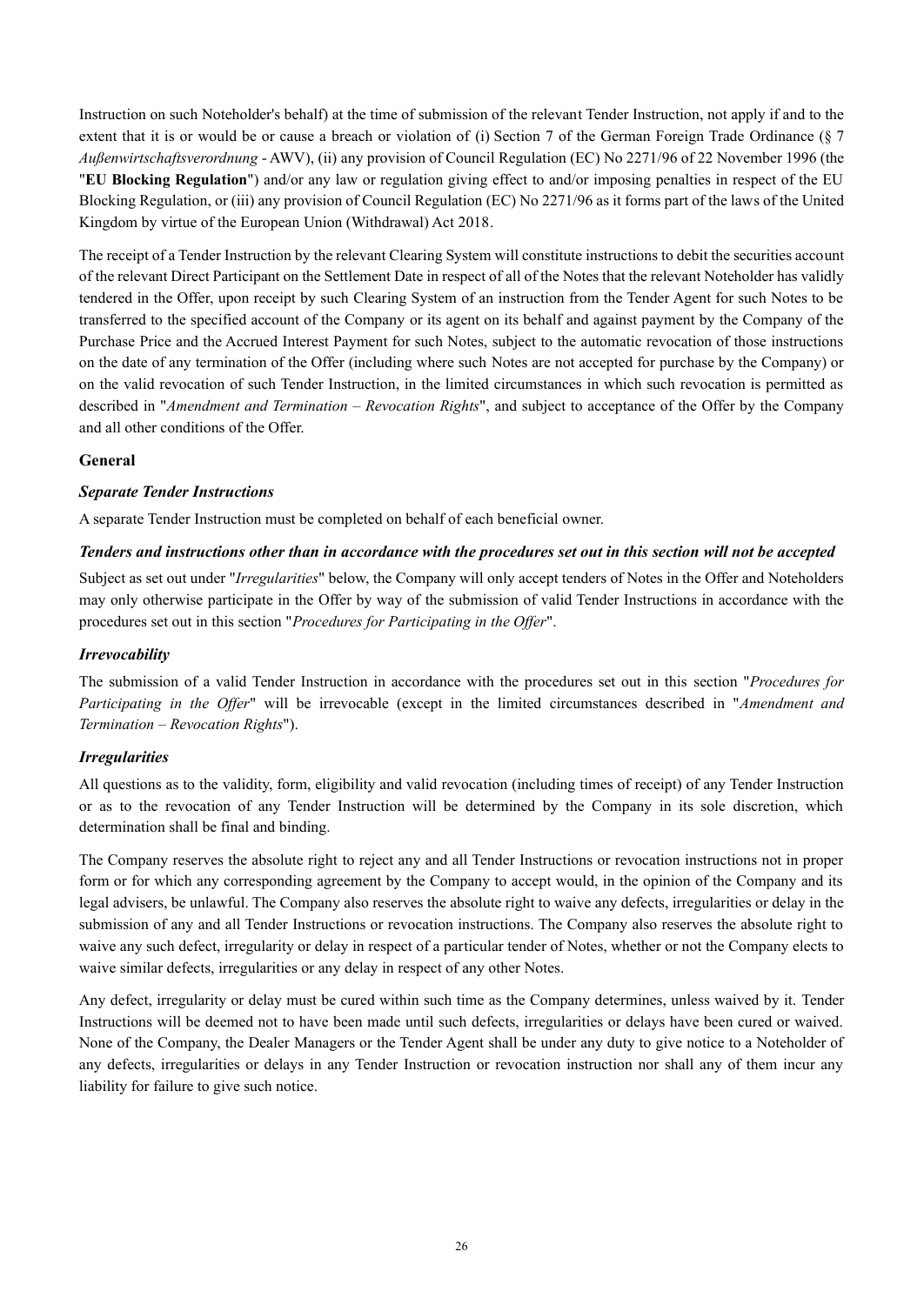## **AMENDMENT AND TERMINATION**

#### **Amendment and Termination**

Notwithstanding any other provision of the Offer, the Company may, subject to applicable laws, at its option and in its sole discretion, at any time before any acceptance of the Notes tendered for purchase in the Offer:

- (a) extend the Expiration Deadline for, or re-open, the Offer (in which case all references in this Tender Offer Memorandum to "Expiration Deadline" shall, unless the context otherwise requires, be to the latest time and date to which the Expiration Deadline has been so extended or the Offer re-opened);
- (b) otherwise extend, re-open or amend the Offer in any respect (including, but not limited to, any increase, decrease, extension, re-opening or amendment, as applicable, in relation to the Expiration Deadline, Settlement Date, New Financing Condition and/or Purchase Price);
- (c) delay the acceptance of Tender Instructions or purchase of Notes validly tendered in the Offer until satisfaction or waiver of the conditions to the Offer, even if the Offer has expired; and/or
- (d) terminate the Offer, including with respect to Tender Instructions submitted before the time of such termination.

The Company also reserves the right at any time to waive any or all of the conditions of the Offer as set out in this Tender Offer Memorandum.

The Company will ensure Noteholders are notified of any such extension, re-opening, amendment or termination as soon as is reasonably practicable after the relevant decision is made. To the extent a decision is made to waive any condition of the Offer generally, as opposed to in respect of certain tenders of Notes for purchase only, such decision will also be announced as soon as is reasonably practicable after it is made. See "*Further Information and Terms and Conditions – Announcements*".

No Noteholder may amend the terms of the tender as specified in the relevant Tender Instruction, without the prior written consent of the Company.

#### **Revocation Rights**

If the Company amends the Offer in any way (including by way of the making of any announcement, or the issue of any supplement or other form of update to this Tender Offer Memorandum, in which any material development is disclosed) that, in the opinion of the Company (in consultation with the Dealer Managers), is materially prejudicial to the interests of Noteholders that have already submitted Tender Instructions before the announcement of such amendment (which announcement shall include a statement that, in the opinion of the Company, such amendment may be materially prejudicial to the interests of such Noteholders and shall notify Noteholders of their revocation right), then such Tender Instructions may be revoked at any time from the date and time of the announcement of such amendment of the Offer until 5 p.m. (Frankfurt time) on the second Business Day following such announcement (subject to the earlier deadlines required by the Clearing Systems and any intermediary through which Noteholders hold their Notes).

For the avoidance of doubt, any extension or re-opening of the Offer (including any amendment in relation to the Expiration Deadline and/or Settlement Date) in accordance with the terms of the Offer as described in this section "*Amendment and Termination*" shall not be considered materially prejudicial to the interests of Noteholders that have submitted Tender Instructions (provided that the settlement of the Offer as so extended or re-opened will be completed by the Company by no later than the day falling ten Business Days after the originally scheduled Settlement Date).

Noteholders wishing to exercise any right of revocation as set out above should do so in accordance with the procedures set out in "*Procedures for Participating in the Offer – Tender Instructions*". Beneficial owners of Notes that are held through an intermediary are advised to check with such entity when it needs to receive instructions to revoke a Tender Instruction in order for that beneficial owners of Notes to be able to revoke their instruction to participate in the Offer before the above deadline. The deadlines set by any such intermediary and each Clearing System for the revocation instructions will be earlier than the relevant deadlines specified above. For the avoidance of doubt, any Noteholder who does not exercise any such right of revocation in the circumstances and in the manner specified above, shall be deemed to have waived such right of revocation and its original Tender Instruction will remain effective.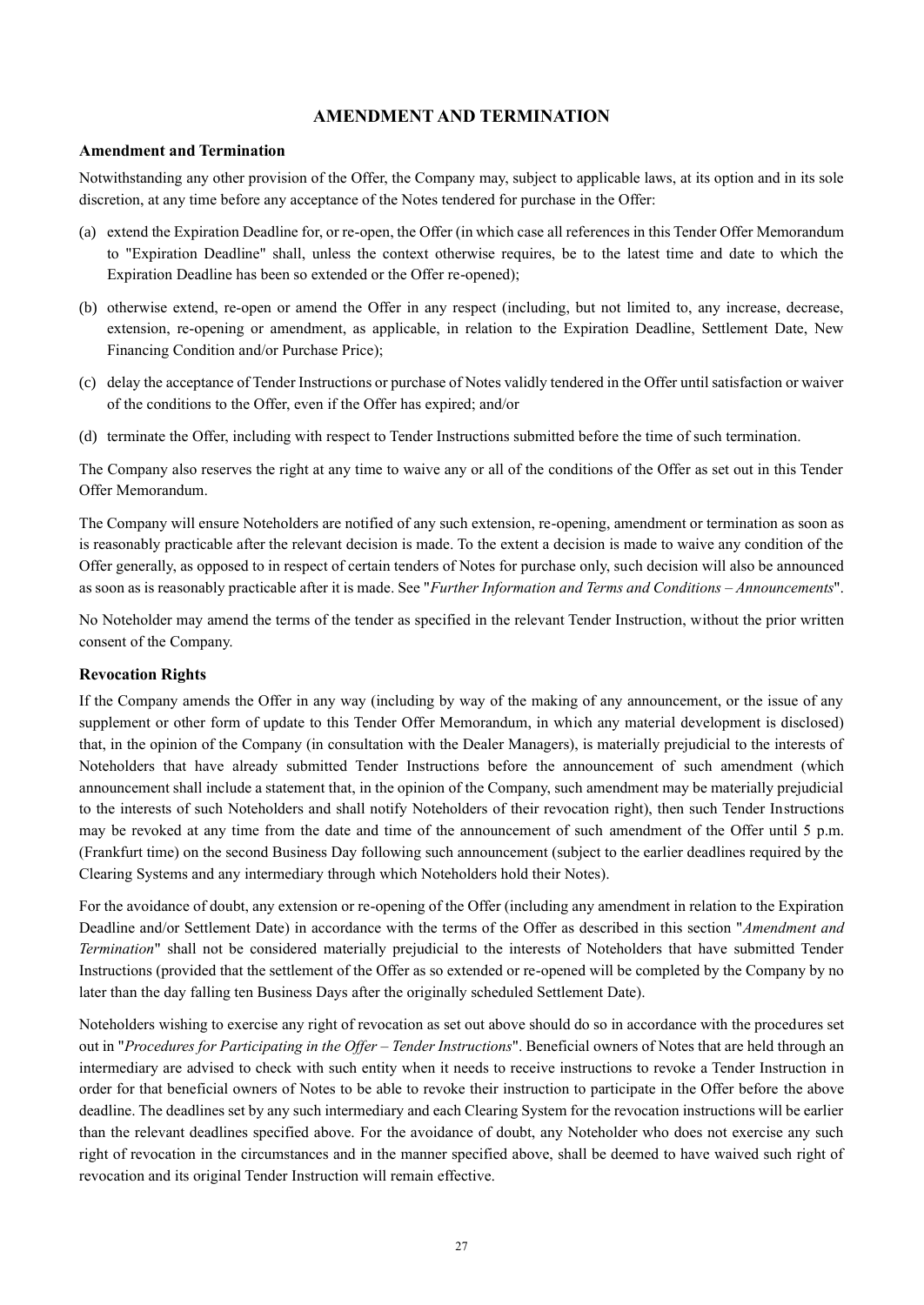## **Effect of Amendment**

Any Tender Instruction submitted prior to an amendment to the terms of the Offer which is either (i) not materially prejudicial to the interests of Noteholders that have already submitted Tender Instructions before the announcement of such amendment, or (ii) in relation to which Noteholders have not exercised any available revocation rights, will continue to be valid and binding following any amendment to the Offer (and any such Tender Instruction shall be deemed to have been made on the terms of the Offer as so amended, and any purchase in respect of Notes which are the subject of such Tender Instruction shall be deemed to have been entered into on the terms of the amended Offer).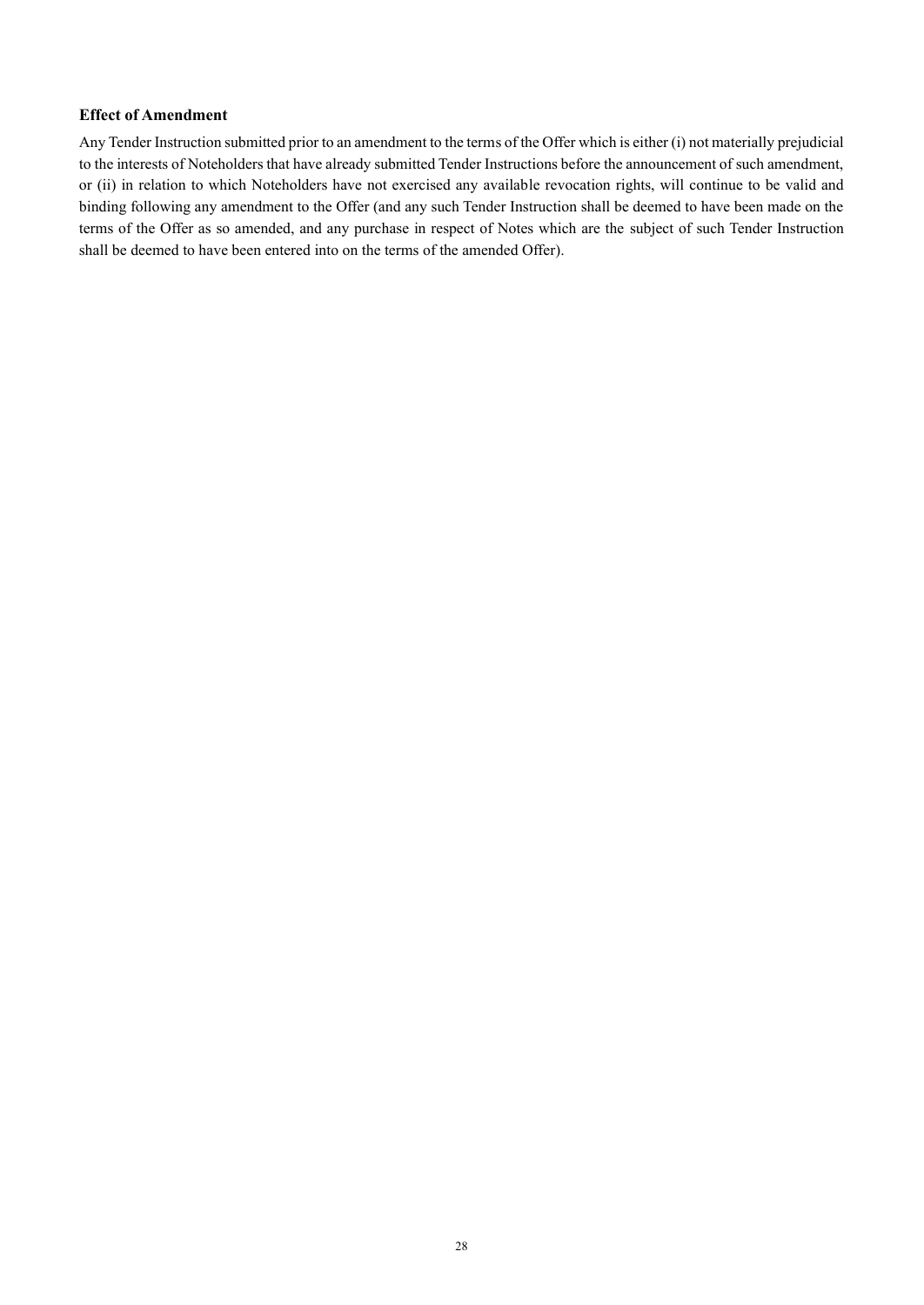## **DEALER MANAGERS AND TENDER AGENT**

The Company has retained Banco Bilbao Vizcaya Argentaria, S.A, J.P. Morgan SE, Morgan Stanley Europe SE and UniCredit Bank AG to act as Dealer Managers and Lucid Issuer Services Limited to act as Tender Agent for the Offer. The Company has entered into a dealer manager agreement with the Dealer Managers and a tender agency agreement with the Tender Agent, each of which contains certain provisions regarding payment of fees, expense reimbursement and indemnity arrangements relating to the Offer.

For the purposes of the settlement of the Offer on the Settlement Date, the Purchase Price and Accrued Interest Payment for each Noteholder in respect of the Notes validly tendered for purchase by such Noteholder and accepted by the Company will be calculated by the Dealer Managers on behalf of the Company. Such calculation will, absent manifest error, be conclusive and binding on the Company and the Noteholders.

The Dealer Managers and their respective affiliates may contact Noteholders regarding the Offer and may request brokerage houses, custodians, nominees, fiduciaries and others to forward this Tender Offer Memorandum and related materials to Noteholders.

The Dealer Managers and their respective affiliates have provided and continue to provide certain investment banking services to the Company for which they have received and/or will receive compensation that is customary for services of such nature.

None of the Dealer Managers, the Tender Agent or any of their respective directors, officers, employees, agents, advisers or affiliates assumes any responsibility for the accuracy or completeness of the information concerning the Offer, the Company, any of their respective affiliates, the Notes or the New Notes contained in this Tender Offer Memorandum or for any failure by the Company to disclose events that may have occurred or may affect the significance or accuracy of such information.

The Dealer Managers and/or their affiliates may have a holding in, or may from time to time provide advice or other investment services in relation to, or engage in transactions involving, the Notes. The Dealer Managers may (i) submit Tender Instructions for their own account and (ii) submit Tender Instructions (subject to the offer restrictions set out in "*Offer and Distribution Restrictions*") on behalf of other Noteholders.

The Dealer Managers are acting exclusively for the Company and no one else in connection with the arrangements described in this Tender Offer Memorandum and will not be responsible to any Noteholder for providing the protections which would be afforded to customers of the Dealer Managers or for advising any other person in connection with the Offer.

Neither the Dealer Managers nor the Tender Agent (nor any of their respective directors, officers, employees, agents or affiliates) makes any representation regarding this Tender Offer Memorandum or the Offer, or any recommendation as to whether Noteholders should tender Notes in the Offer.

The Tender Agent is the agent of the Company and owes no duty to any Noteholder.

In the ordinary course of their respective businesses, the Dealer Managers are entitled to hold positions in the Notes either for their own account or for the account, directly or indirectly, of third parties. In the ordinary course of their respective businesses, they are entitled to continue to hold or dispose of, in any manner they may elect, subject to applicable law, any Notes they may hold as at the date of this Tender Offer Memorandum. The Dealer Managers may (i) submit Tender Instructions for their own account and (ii) submit Tender Instructions (subject to the offer restrictions set out in "*Offer and Distribution Restrictions*") on behalf of other Noteholders. No submission or non-submission by the Dealer Managers of any Tender Instructions should be taken by any Noteholder or any other person as any recommendation or otherwise by such Dealer Manager as to the merits of participating or not participating in the Offer.

Except for the fees payable to the Dealer Managers and the Tender Agent, the Company will not pay any commissions or other remuneration to any broker, dealer, salesperson or other person soliciting tenders of the Notes.